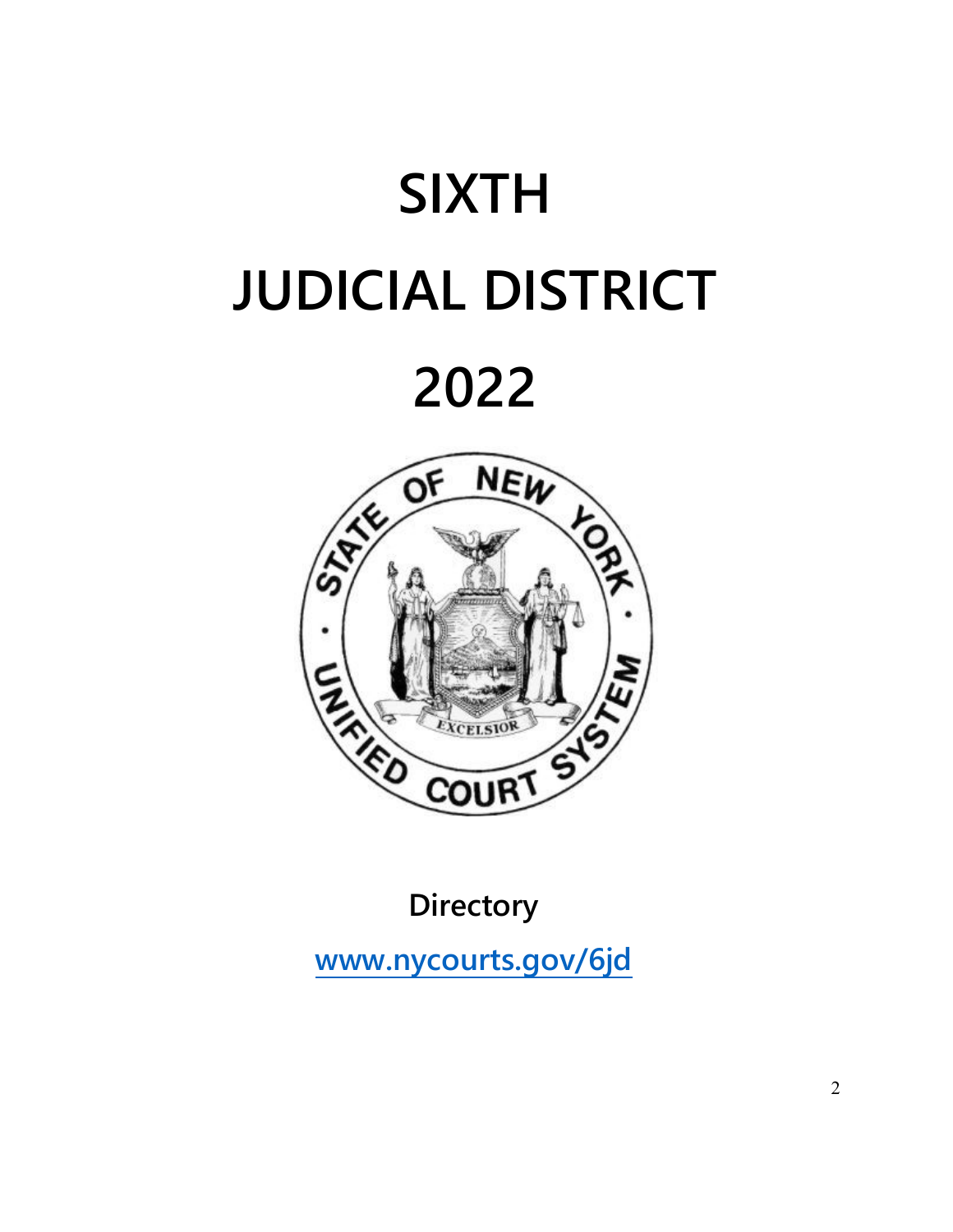## **Sixth Judicial District Administrative Office**

## **The Kilmer Building 31 Lewis Street, 5th Floor Binghamton, New York 13901 District Office Phone: (607) 240-5350; Fax: (212) 295-4927**

## **Hon. Eugene D. Faughnan, Administrative Judge**

## **ADMINISTRATION**

| Porter Kirkwood      | District Executive                                         | 607-240-5328 |
|----------------------|------------------------------------------------------------|--------------|
| Amanda Whalen-Garnar | Deputy District Executive                                  | 607-240-5336 |
| <b>TBD</b>           | Principal Court Reporter                                   | 607-240-5370 |
| Sadie Harrison       | <b>Facilities Coordinator</b>                              | 607-240-5322 |
| Nancy Herko          | Fiduciary Liaison                                          | 607-240-5319 |
| Esther Louis-Juste   | Child Welfare Improvement Project Coordinator 607-240-5330 |              |
| Tresa McGuane        | <b>Assistant Court Analyst</b>                             | 607-240-5349 |

## **LAW DEPARTMENT**

### LAW DEPT. MAIN LINE 607-240-5401

Lisa D. Smith Court Attorney Referee Casey Doyle<br>
Court Attorney Referee<br>
Court Attorney Referee Daniel J. Fitzsimmons Court Attorney Referee Court Attorney Referee Stephen Ferri Court Attorney Referee Maureen Roberts Court Analyst Lindsay Mills Court Analyst Lisa Prime Assistant Court Analyst

#### **HUMAN RESOURCES**

| Alanna Vroman | Principal Court Analyst | 607-240-5316 |
|---------------|-------------------------|--------------|
| Edith Howland | Court Analyst           | 607-240-5318 |
|               |                         |              |

## **COURT OPERATIONS**

| <b>HELP DESK</b>   | All technology related tech support requests<br>and questions. | 607-240-5344 |
|--------------------|----------------------------------------------------------------|--------------|
| Pam R. Greene      | Principal LAN Administrator                                    | 607-204-5345 |
| Adam T. Sterling   | Associate LAN Administrator                                    | 607-240-5339 |
| Stephen J. Troshan | Senior LAN Administrator                                       | 607-240-5341 |
| Julie A. Wist      | Senior PC Analyst                                              | 607-240-5338 |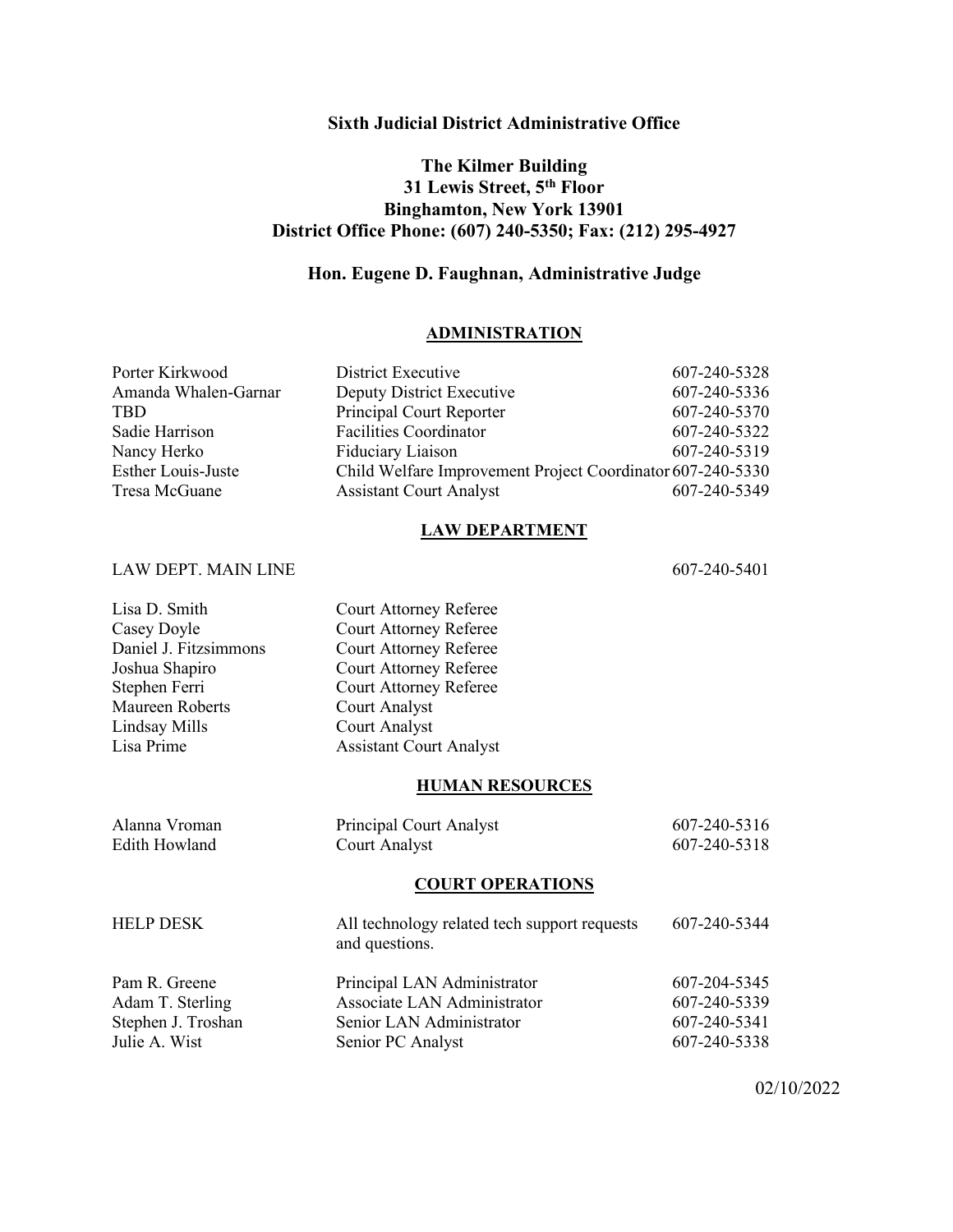#### **FISCAL**

Michele R. Pandich Management Analyst 607-240-5325 Theresa M. Rogers Senior Court Analyst 607-240-5321 Marit Juliussen Assistant Court Analyst 607-240-5326

## **SECURITY**

**Chief Norman Eddy** (607) 651-4145

**Captain Lisa Wolf** (607) 201-8670

**Captain John Yardman** (607) 651-4199

**Lieutenant Thomas Mulvey** (607) 201-7689 Chemung, Schuyler, and Tompkins Counties

**Lieutenant Joshua Spisak** (607) 201-8407 Broome and Tioga Counties

**Lieutenant Eric Burlingame** (607) 201-2420 Chenango, Cortland, and Madison Counties

**Lieutenant Mark Fallon** (607) 237-8398 Delaware and Otsego Counties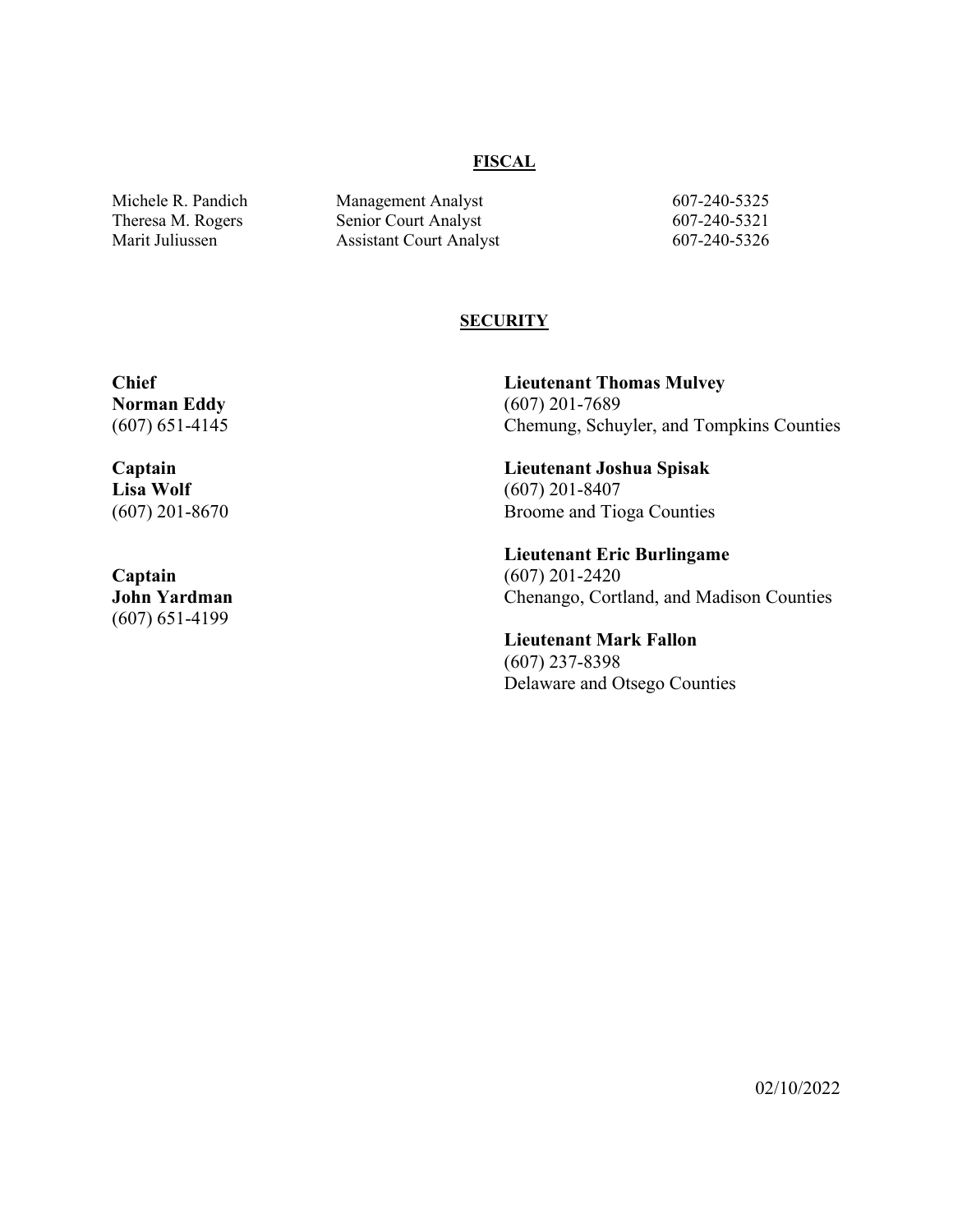## **APPELLATE DIVISION, THIRD DEPARTMENT**

P.O. Box 7288, Capitol Station Albany, New York 12224-0288 (518) 474-3609

## **Appellate Division Justices Resident in the Sixth Judicial District**

## **HON. ELIZABETH A. GARRY, Presiding Justice of 3rd Department**

TBD, Asst. Law Clerk Matthew Side, Law Clerk P.O. Box 7288, Capitol Station Albany, NY 12224-0288

# **518-471-4840**

## **HON. MOLLY REYNOLDS FITZGERALD**

 **607-240-5813** Fax 607-240-5826

Susan E. Whipp, Secretary Stephanie G. Beck, Law Clerk Supreme Court Chambers Broome County Courthouse 92 Court Street P.O. Box 1766 Binghamton, NY 13902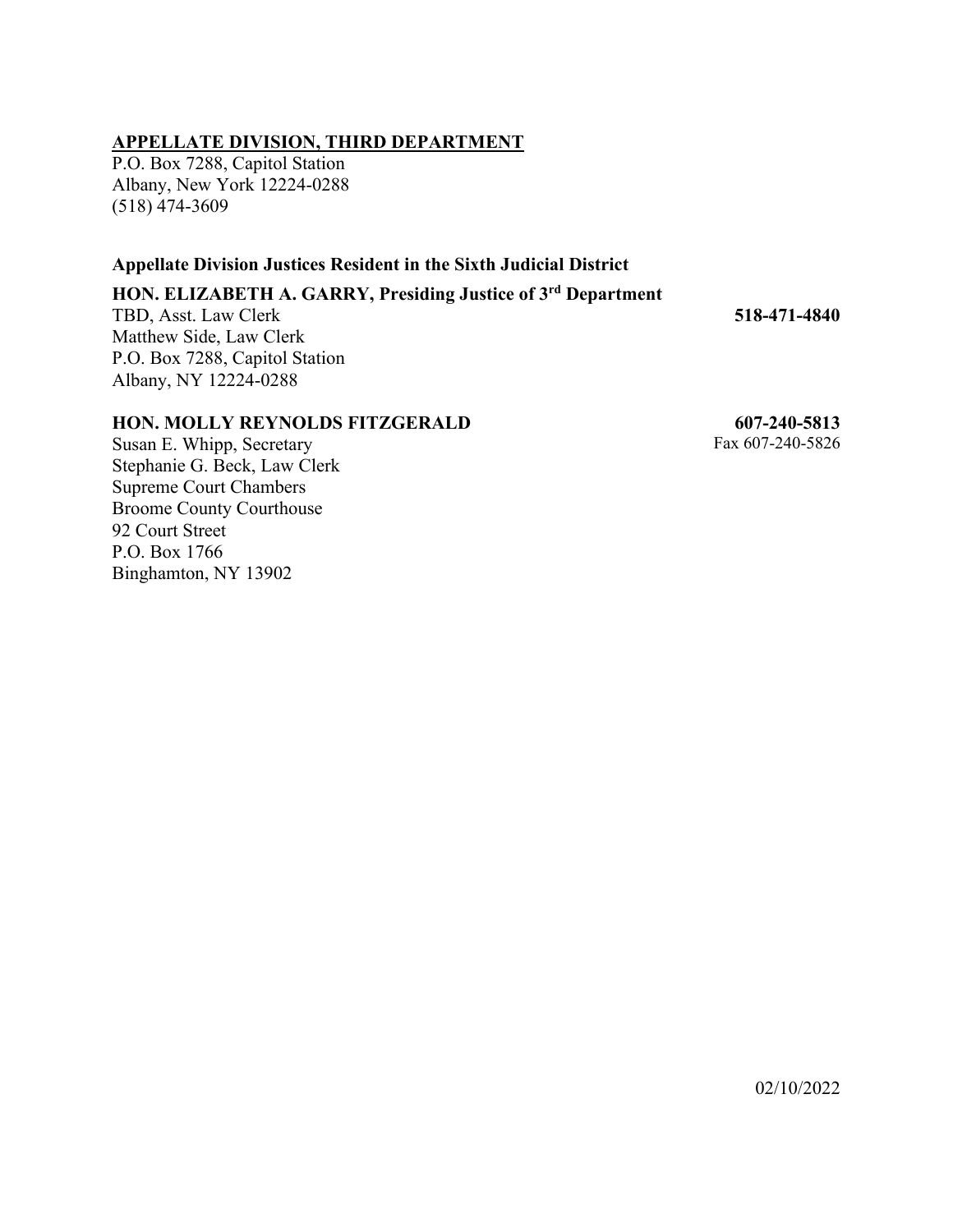## **COURT OF CLAIMS - SIXTH JUDICIAL DISTRICT**

## **HON. CATHERINE C. SCHAEWE**

Laura Viviano, Secretary Denise M. Sheerin, Law Clerk State Office Building 44 Hawley Street, 18th Floor Binghamton, NY 13901

## **HON. DONALD F. CERIO, JR.**

TBD, Secretary Melissa C. Stearns, Law Clerk Madison County Courthouse North Court Street, P.O. Box 545 Wampsville, NY 13163

**607-240-5951** Fax 607-721-8590

**315-366-2321** Fax 315-266-4760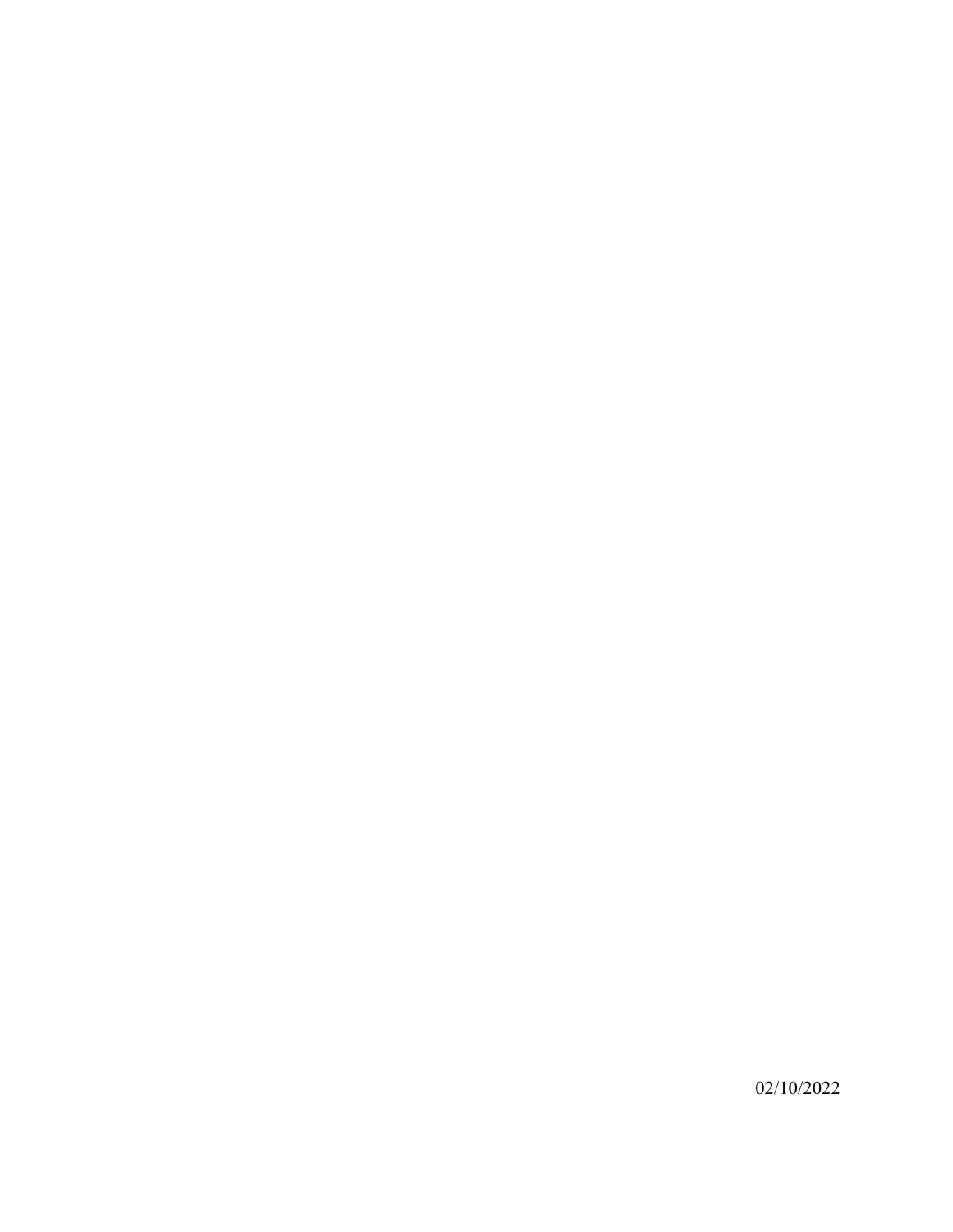## **BROOME COUNTY**

## **SUPREME COURT JUSTICES**

#### **HON. JEFFREY A. TAIT 607-240-5810**

Melissa A. Silvestri, Secretary Fax 607-240-5827 Andrea B. Sarra, Law Clerk Supreme Court Chambers Broome County Courthouse 92 Court Street P.O. Box 1766 Binghamton, NY 13902

#### **HON. EUGENE D. FAUGHNAN, Administrative Judge 607-240-5950**

Florence Strom-Blodgett, Secretary Fax 607-240-5945 John D. Denmon, Law Clerk Supreme Court Chambers Broome County Courthouse 92 Court Street P.O. Box 1766 Binghamton, NY 13902

## **HON. OLIVER N. BLAISE, III 607-240-5807**

Meghan Giblin-Morton, Secretary Fax 607-240-5936 Joan C. Long, Law Clerk Supreme Court Chambers Broome County Courthouse 92 Court Street P.O. Box 1766 Binghamton, NY 13902

#### **COUNTY COURT JUDGES**

## **HON. JOSEPH F. CAWLEY, Supervising Criminal Court Judge 607-240-5804**

Susan N. Mertens, Secretary Fax 607-240-5937 Jeffrey J. Hawkes, Law Clerk County Court Chambers Broome County Family & County Courts Building 65 Hawley Street P.O. Box 1766 Binghamton, NY 13902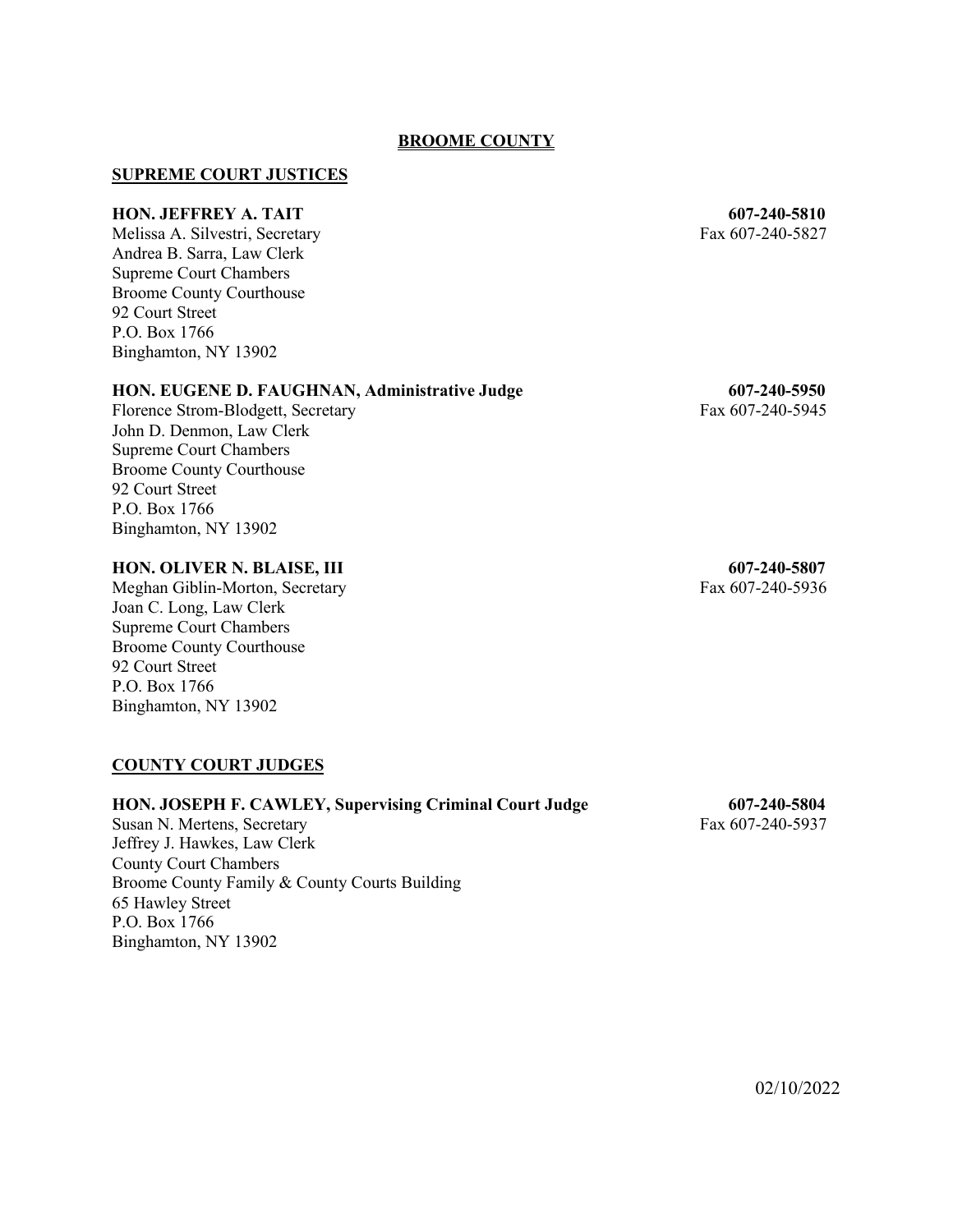## **HON. KEVIN P. DOOLEY 607-240-5801**

Tamara E. Witteman, Secretary Fax 607-240-5355 Peter DeLucia, Court Attorney County Court Chambers Broome County Family & County Courts Building 65 Hawley Street P.O. Box 1766 Binghamton, NY 13902

## **SURROGATE'S COURT JUDGE**

## **HON. DAVID H. GUY 607-240-5792**

Cindy A. Bales, Secretary Fax 212-401-9110 Justin Harby-Conforti, Court Attorney Surrogate's Court Chambers Broome County Courthouse 92 Court Street P.O. Box 1766 Binghamton, NY 13902

## **FAMILY COURT JUDGES**

#### **HON. BRETT NOONAN 607-240-5910**

Melanie Norwood, Secretary Fax 607-240-5904 Lauren Praske Rothermel, Court Attorney Broome County Family & County Courts Building 65 Hawley Street P.O. Box 1766 Binghamton, NY 13902

### **HON. VERONICA GORMAN 607-240-5834**

Carrie Aurelio, Secretary Fax 607-240-5904 Alena VanTull, Court Attorney Broome County Family & County Courts Building 65 Hawley Street P.O. Box 1766 Binghamton, NY 13902

#### **HON. MARK H. YOUNG 607-240-5836**

Christine Corbin, Secretary Fax 607-240-5904 Sarah Loughran, Court Attorney Broome County Family & County Courts Building 65 Hawley Street P.O. Box 1766 Binghamton, NY 13902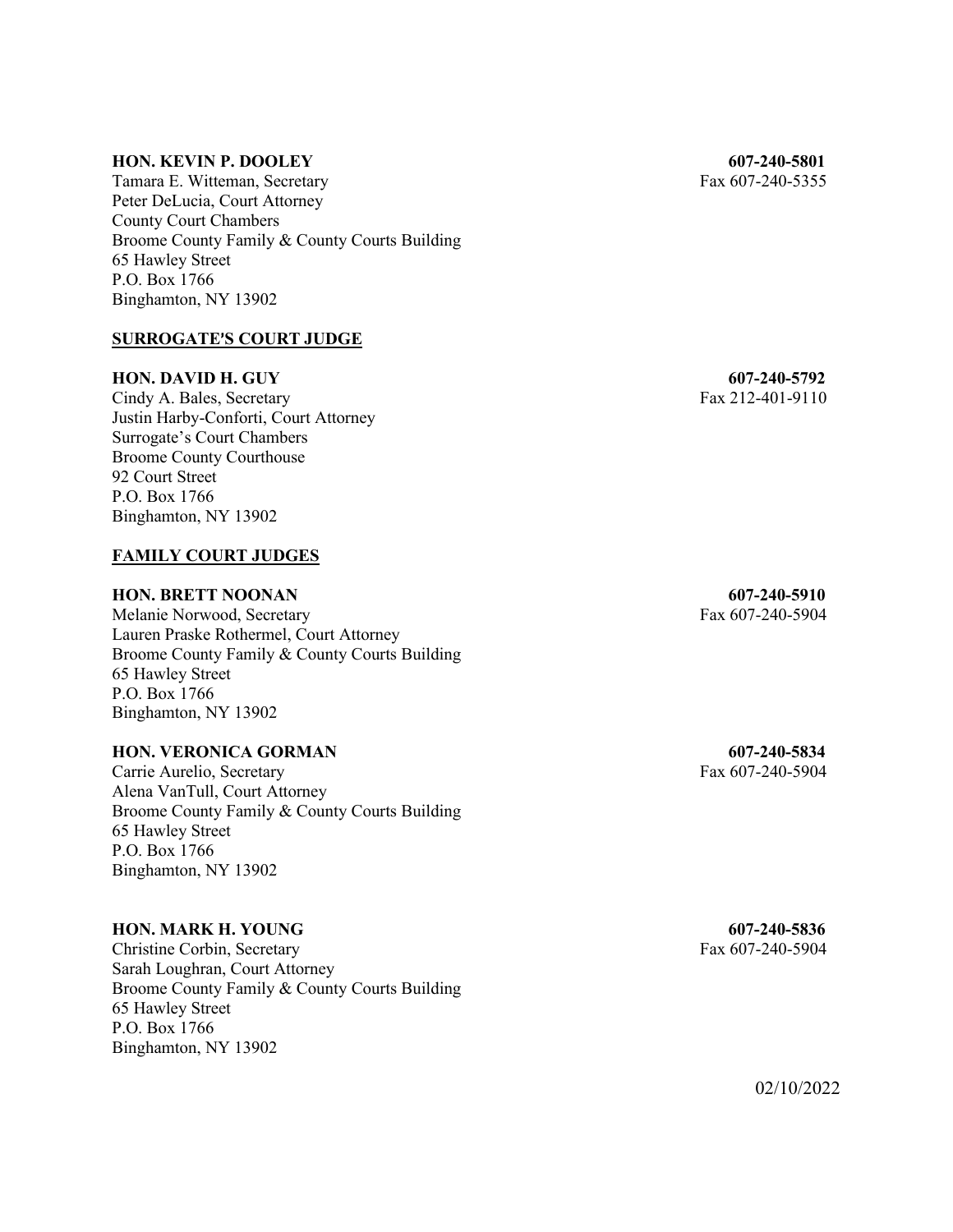#### **HON. HOLLIE S. LEVINE 607-240-5838**

Teresa L. Smith, Secretary Fax 607-240-5904 Marcy Cox, Court Attorney Broome County Family & County Courts Building 65 Hawley Street P.O. Box 1766 Binghamton, NY 13902

## **FAMILY COURT SUPPORT MAGISTRATES**

## **CHRISTOPHER POGSON, ESQ 607-240-5844**

Pamela Gracik, Court Assistant Fax 607-240-5904 Broome County Family & County Courts Building 65 Hawley Street P.O. Box 1766 Binghamton, NY 13902

## **SAM P. MONACHINO, ESQ. 607-240-5847**

Roberta Bohigian, Court Assistant Fax 607-240-5904 Broome County Family & County Courts Building 65 Hawley Street P.O. Box 1766 Binghamton, NY 13902

## **CHIEF CLERKS**

**Supreme & County Courts Judith Osburn 607-240-5800 Steven Tillotson, Deputy Chief Clerk** Fax 607-240-5940 Broome County Courthouse 92 Court Street P.O. Box 1766 Binghamton, NY 13902

**Family Court Cheryl Lidell-Obenauer 607-240-5799** Anne Simms, Deputy Chief Clerk<br>
Fax 607-240-5904 Broome County Family & County Courts Building 65 Hawley Street P.O. Box 1766 Binghamton, NY 13902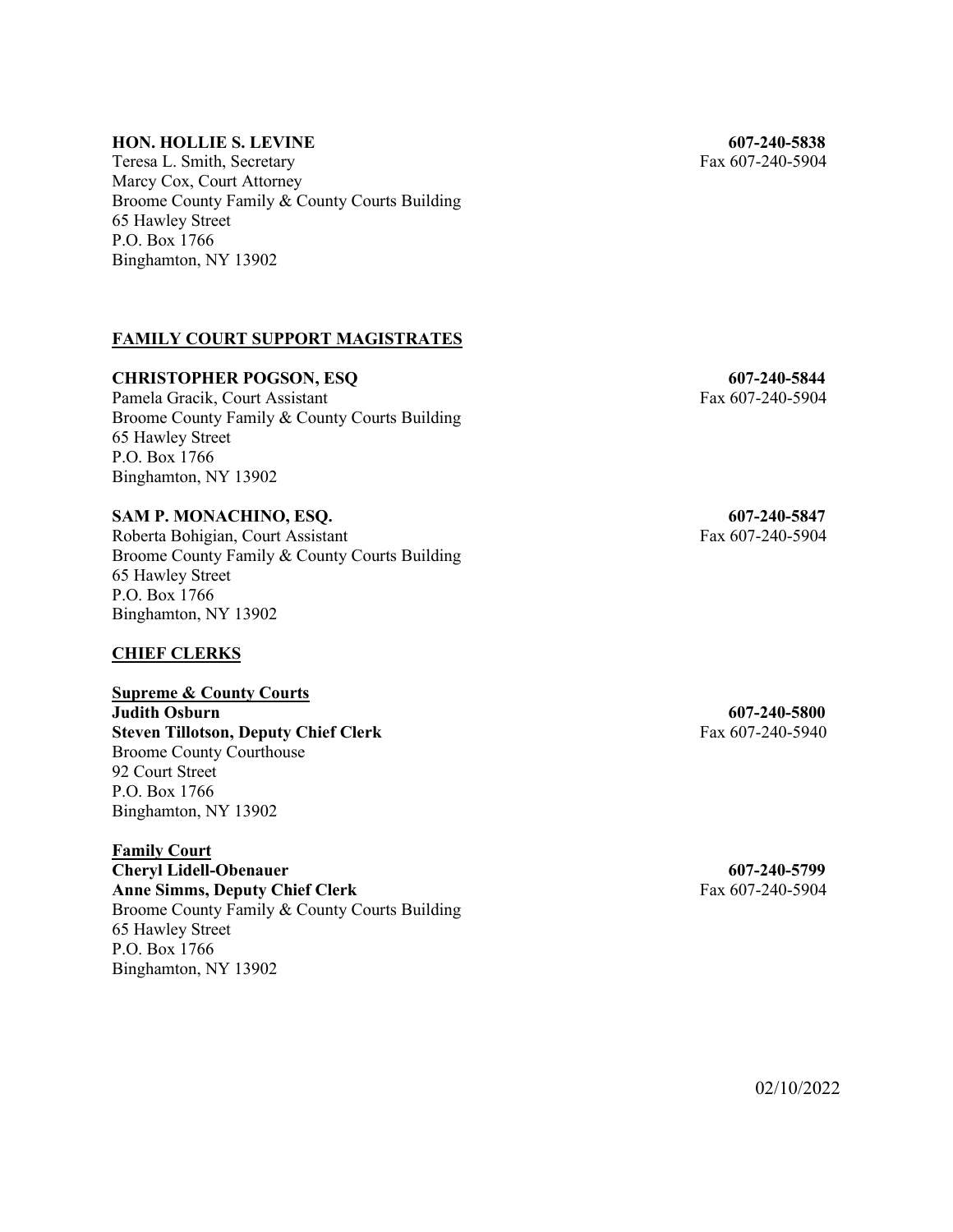## **<u>Surrogate's Court</u> Rebecca A. Malmquist 607-240-5789 Tracy A. Allen, Deputy Chief Clerk** Fax 212-401-9110 Broome County Courthouse 92 Court Street P.O. Box 1766 Binghamton, NY 13902

## **BROOME COUNTY DRUG TREATMENT COURT**

Binghamton City Criminal Drug Treatment Court **Gary Hartford, Resource Coordinator 607-240-4275** City Hall,  $5<sup>th</sup>$  Floor Fax 607-240-5979 Governmental Plaza 38 Hawley Street Binghamton, NY 13901

## **INTEGRATED DOMESTIC VIOLENCE COURT**

**TBD, Resource Coordinator 607-240-5800**

Broome County Courthouse Fax 607-240-5940 92 Court Street P.O. Box 1766 Binghamton, NY 13902

## **COMMISSIONER OF JURORS**

**Kelly A. Nannery 607-240-5900** Broome County Courthouse Fax 607-240-5412 92 Court Street P.O. Box 1766 Binghamton, NY 13902

## **LAW LIBRARY**

**Christopher Lund 607-240-5786** Binghamton Supreme Court Library 92 Court Street, Room 107 P.O. Box 1766 Binghamton, NY 13902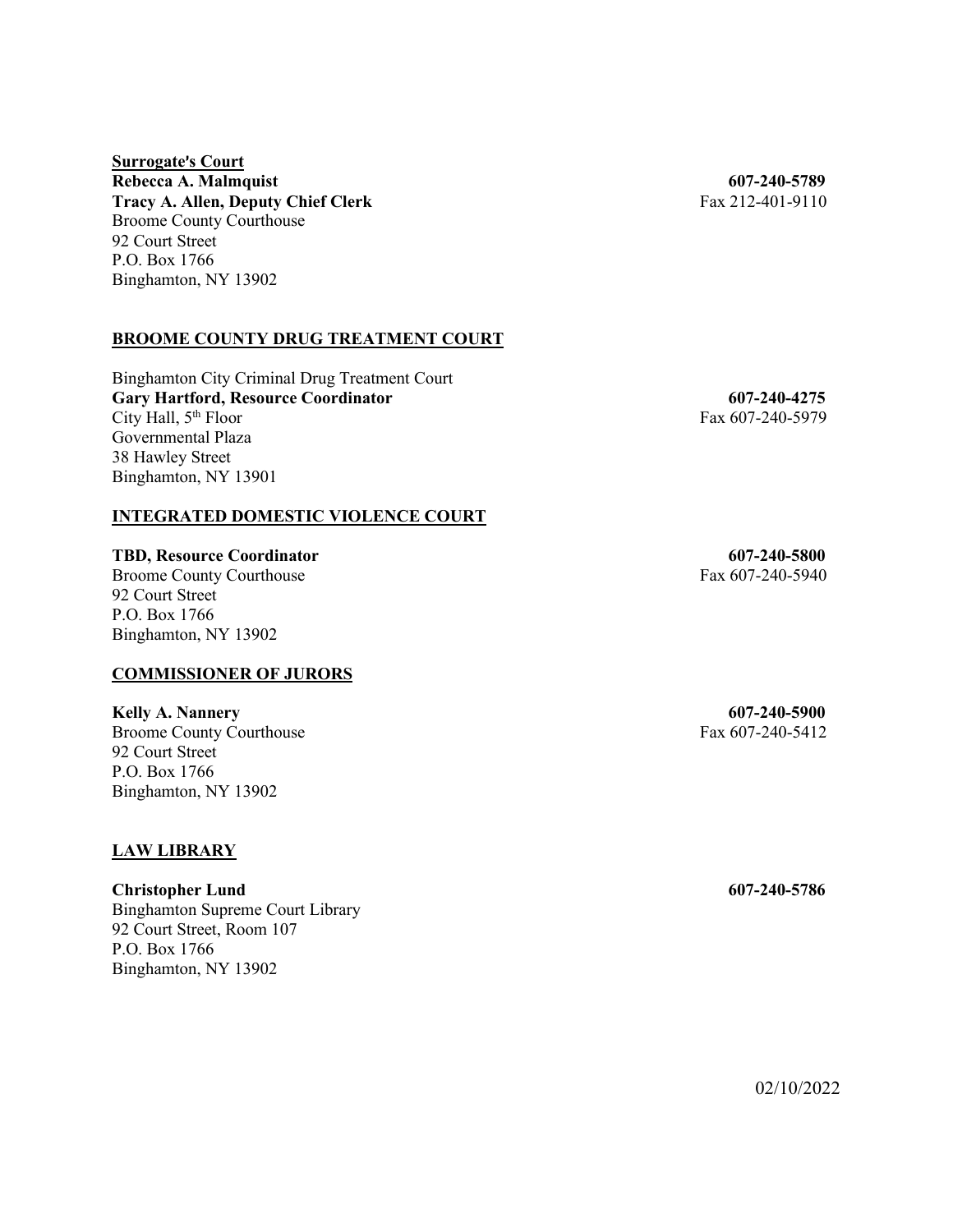## **CHEMUNG COUNTY**

## **SUPREME COURT JUSTICES**

### **HON. CHRISTOPHER P. BAKER 607-873-9460**

Susan M. Reagan, Secretary Fax 212-952-7226 William Vandelinder, Law Clerk County Court Chambers Justice Building 203-209 William Street P.O. Box 588 Elmira, NY 14902

## **HON. ELIZABETH AHERNE 607-216-6630**

Lindsey Chaffee, Secretary Kathleen Sullivan, Court Attorney Supreme Court Chambers 13 Eaton Avenue Norwich, NY 13815

## **COUNTY, FAMILY AND SURROGATE**=**S COURT JUDGES**

#### **HON. RICHARD W. RICH 607-873-9430**

Joy Goodwin, Secretary Fax 212-952-7227 Samuel D. Castellino, Court Attorney County Court Chambers Chemung County Courthouse 224 Lake Street P.O. Box 588 Elmira, NY 14902

#### **HON. OTTAVIO CAMPANELLA 607-873-9477**

Lori Jordan, Secretary Fax 212-952-7226 Wesley Roe, Court Attorney County Court Chambers Hazlett Building, Third Floor 203-205 Lake Street P.O. Box 588 Elmira, NY 14902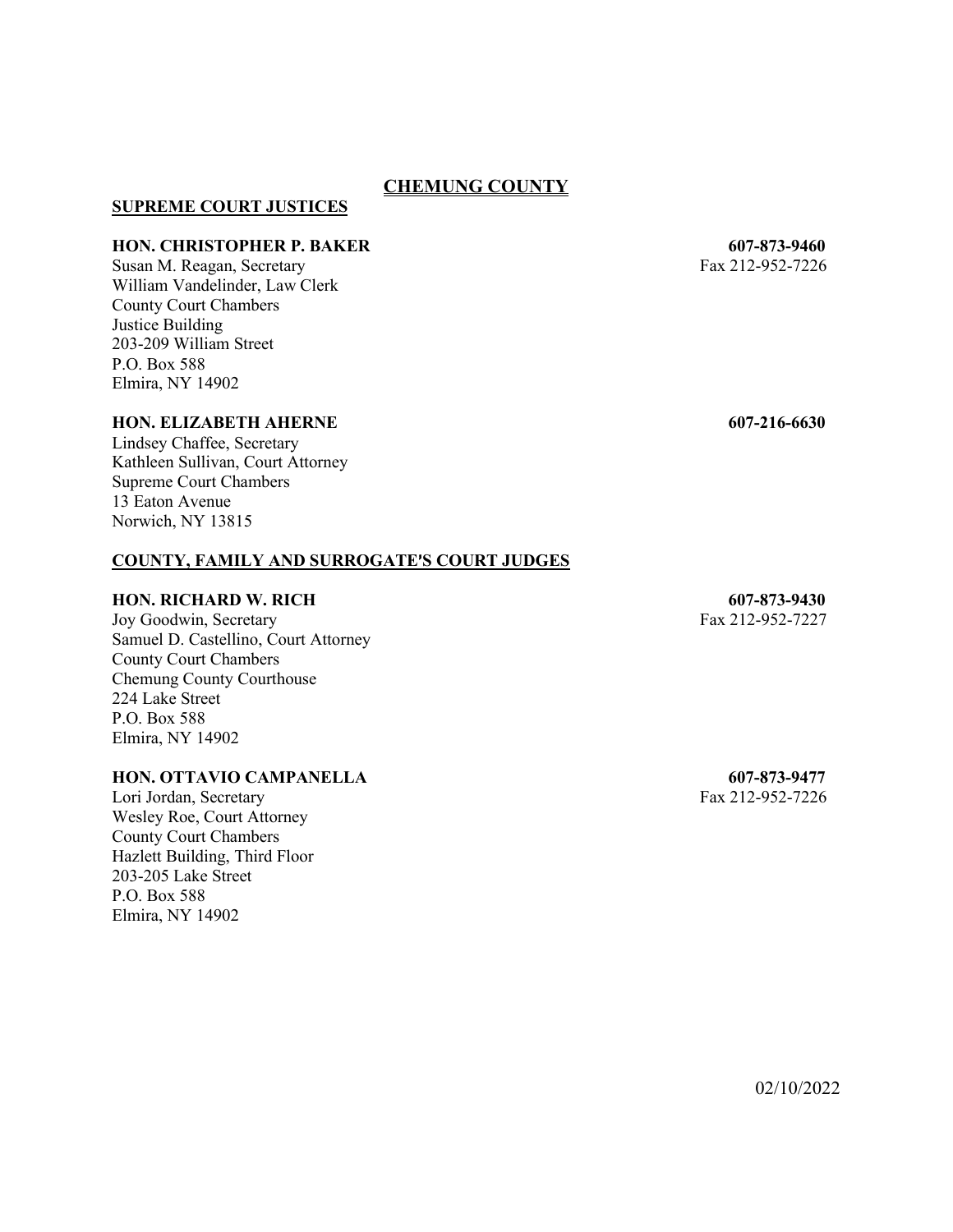## **FAMILY COURT JUDGE**

## **HON. MARY M. TARANTELLI, Supervising Family Court Judge 607-873-9497**

Karen E. Brown, Secretary Fax 212-884-8950 Richard J. Brink, Court Attorney Family Court Chambers Justice Building 203-209 William Street P.O. Box 588 Elmira, NY 14902

## **FAMILY COURT SUPPORT MAGISTRATES**

## **TIMOTHY K. MATTISON, ESQ. 607-873-9503**

Joan Lagonegro-Prechtl, Court Assistant Fax 212-884-8950 Justice Building 203-209 William Street P.O. Box 588 Elmira, NY 14902

## **JACINTA TESTA CICCONE, ESQ. 607-689-6089**

Kiyoko Matsuashi, Court Assistant Fax 646-963-6399 Fax 646-963-6399 Tioga County Court Annex Building 20 Court Street P.O. Box 10 Owego, NY 13827

## **CHIEF CLERKS**

## **Supreme & County Courts**

**Samantha A. Pike 607-873-9450** Kierston Brown, Deputy Chief Clerk<br>
Fax 646-963-6605 Hazlett Building, sixth floor 203-205 Lake Street P.O. Box 588 Elmira, NY 14902

**Family Court Caitlin McGurgan 607-873-9500 Colleen Phillips, Deputy Chief Clerk** Fax 212-884-8950 Chemung County Justice Building 203-209 William Street P.O. Box 588 Elmira, NY 14902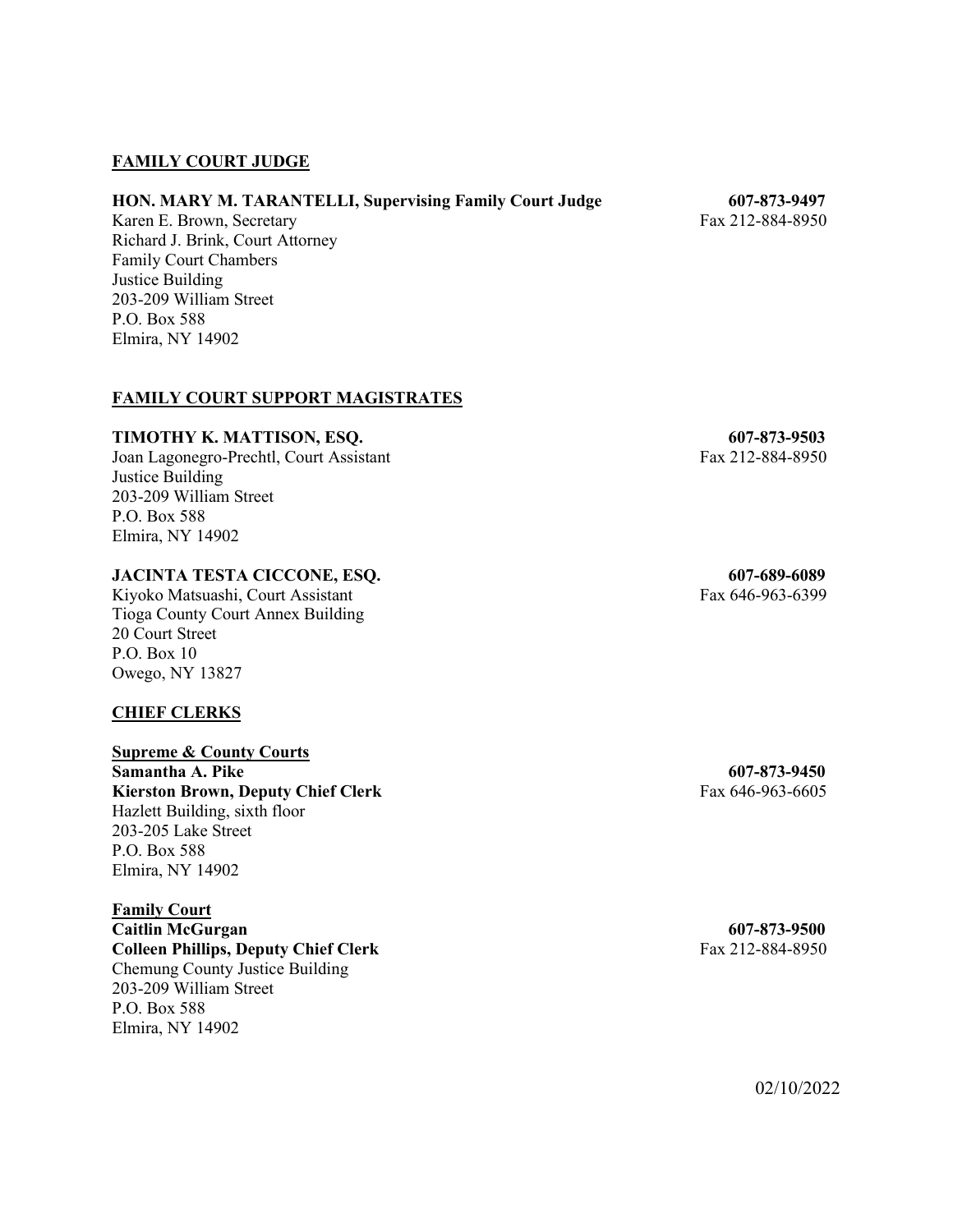## **<u>Surrogate's Court</u> Laurie A. Hubbard 607-873-9440 Donna M. Marrone, Deputy Chief Clerk** Fax 646-963-6606 Hazlett Building, first floor 203-205 Lake Street P.O. Box 588 Elmira, NY 14902

## **CHEMUNG COUNTY DRUG TREATMENT COURT**

Elmira City Criminal Drug Treatment Court **Desiree L. Rogers, Resource Coordinator 607-873-9446** Hazlett Building Fax 646-963-6434 203-205 Lake Street, first floor P.O. Box 588 Elmira, NY 14902

## **COMMISSIONER OF JURORS**

**Samantha Pike 607-873-9449** Hazlett Building Fax 646-963-6424 203-205 Lake Street, Room 622 P.O. Box 588 Elmira, NY 14901

#### **LAW LIBRARY**

**Jennifer Cartwright 607-873-9443** Charles B. Swartwood Supreme Court Law Library Fax 212-401-9101 Supreme Court Library Hazlett Building, First Floor 203-205 Lake Street P.O. Box 588 Elmira, NY 14902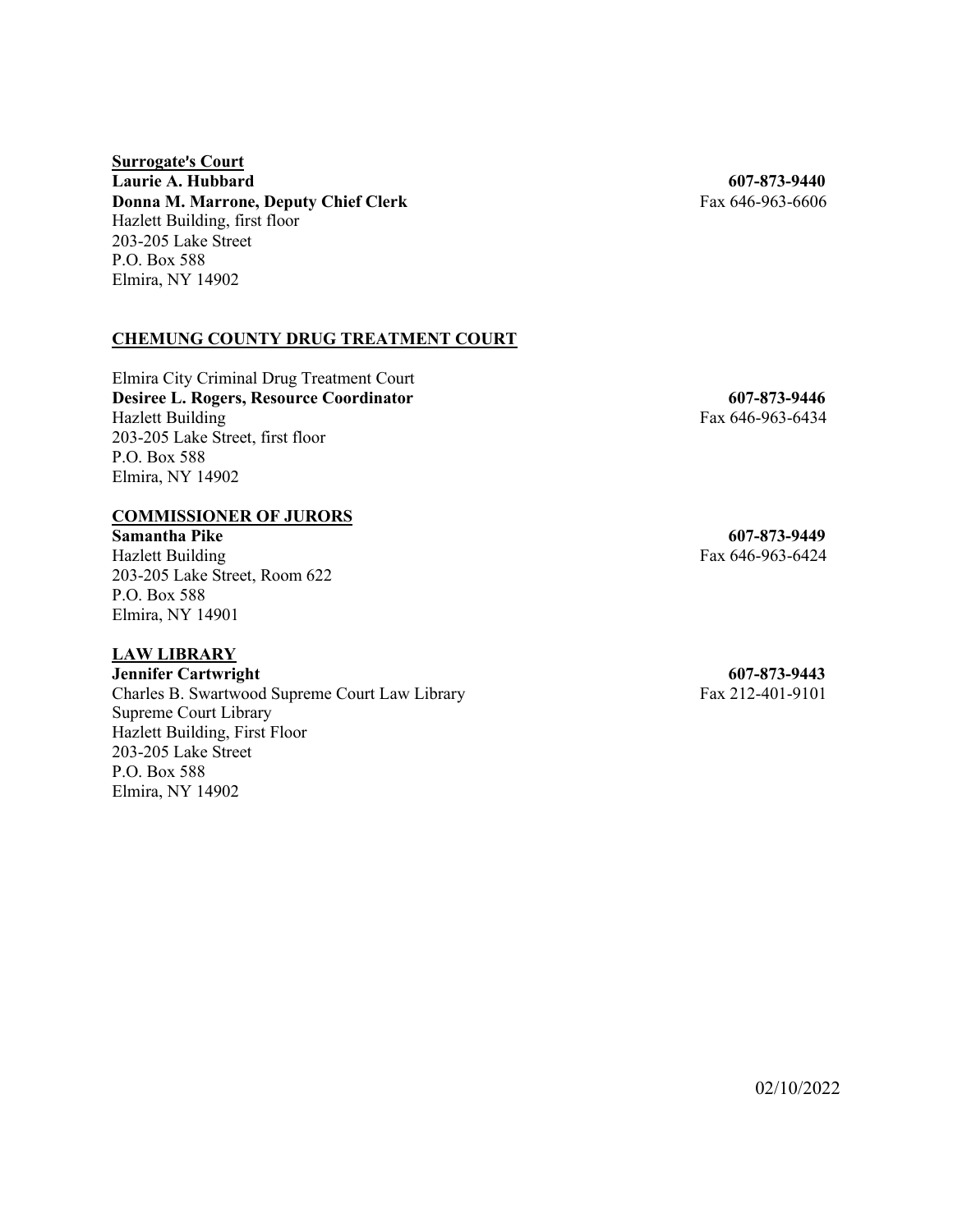## **CHENANGO COUNTY**

## **SUPREME COURT JUSTICE**

## **HON. JOSEPH A. McBRIDE 607-371-7150**

Vivian Yarnall, Secretary Laura Parker, Law Clerk Supreme Court Chambers 13 Eaton Avenue Norwich, NY 13815

#### **COUNTY, FAMILY AND SURROGATE'S COURT JUDGE**

#### **HON. FRANK B. REVOIR, JR. 607-337-7190**

JoEllen Beadle, Secretary Fax 607-240-5943 Claudette Newman, Court Attorney County Court Chambers 13 Eaton Avenue Norwich, NY 13815

## **FAMILY COURT SUPPORT MAGISTRATE**

#### **TBD 607-337-7194**

Monica M. Jeffrey, Court Assistant Fax 607-240-5848 13 Eaton Avenue Norwich, NY 13815

#### **SARAH A. HINCHCLIFF, ESQ. 607-218-3331**

Cynthia L. Quarella, Court Assistant Fax 646-963-6452 Cortland County Courthouse 46 Greenbush Street, Suite 301 Cortland, NY 13045-2772

### **TODD D. DEXTER, ESQ. 315-231-5315**

Michelle Loosman, Court Assistant Fax 646-963-6589 Madison County Courthouse North Court Street Wampsville, NY 13163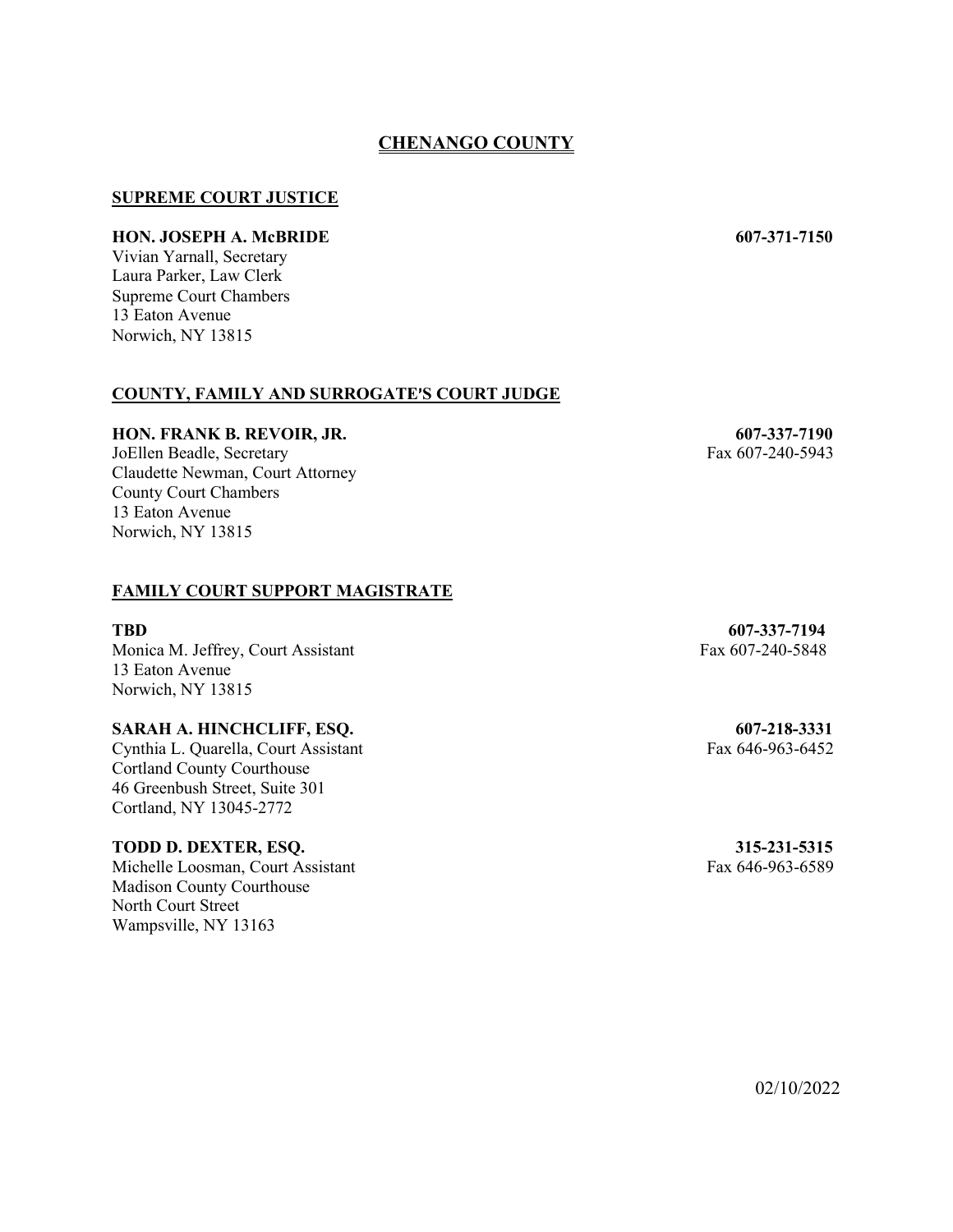## **CHIEF CLERKS**

**Supreme & County Courts Kimberly Sitts 607-371-7161** Abigail Rogers, Deputy Chief Clerk<br>
Fax 917-522-3477 13 Eaton Avenue Norwich, NY 13815

**Family Court TBD 607-371-7170 Tammy Powrie, Deputy Chief Clerk** Fax 607-240-5848 13 Eaton Avenue Norwich, NY 13815

## **Surrogate's Court**

13 Eaton Avenue Fax 646-963-6603 Norwich, NY 13815

## **CHENANGO COUNTY DRUG TREATMENT COURTS**

Chenango Superior Court for Drug Treatment Chenango Family Drug Treatment Court **TBD, Resource Coordinator 607-371-7168** 13 Eaton Avenue Fax 917-522-3477 Norwich, NY 13815

## **COMMISSIONER OF JURORS**

**Kimberly Sitts 607-731-7171** Chenango County Office Building Fax 607-337-1455 5 Court Street Norwich, NY 13815

## **LAW LIBRARY**

## **Laurie Burpoe, Acting 607-240-4310**

David L. Follett Supreme Court Library 15-19 Eaton Avenue Norwich, NY 13815

**Rachel Teribury 607-371-7165**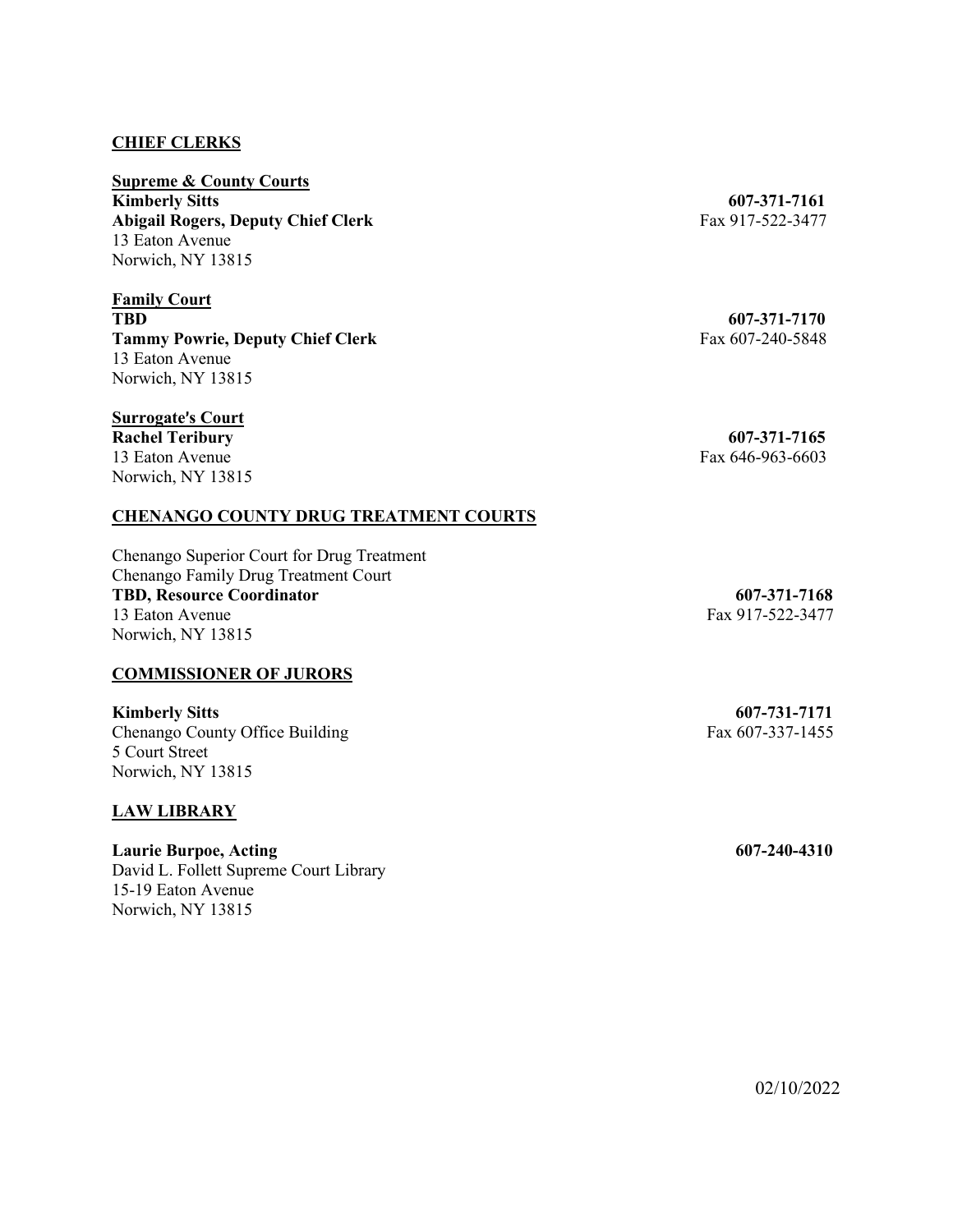## **CORTLAND COUNTY**

## **SUPREME COURT JUSTICE**

## **HON. MARK G. MASLER 607- 218-3340**

Sheryl Holbrook, Secretary Fax 212-520-6830 Michael Porciello, Law Clerk Cortland County Courthouse 46 Greenbush Street Cortland, NY 13045-2772

## **COUNTY, FAMILY AND SURROGATE'S COURT JUDGES**

## **HON. DAVID C. ALEXANDER 607-218-3345**

Patricia Romer, Secretary Fax 607-218-3367 Randolph V. Kruman, Court Attorney Cortland County Courthouse 46 Greenbush Street Cortland, NY 13045-2772

## **HON. JULIE A. CAMPBELL 607-218-3343**

M. J. McCracken, Secretary Fax 212-520-6829 A.L. Beth O'Connor, Court Attorney Cortland County Courthouse 46 Greenbush Street Cortland, NY 13045-2772

## **FAMILY COURT SUPPORT MAGISTRATES**

**SARAH A. HINCHCLIFF, ESQ.** 607-218-3331<br>
Cynthia L. Quarella, Court Assistant Fax 646-963-6452 Cynthia L. Quarella, Court Assistant Cortland County Courthouse 46 Greenbush Street, Suite 301 Cortland, NY 13045-2772

## **CHIEF CLERKS**

**Supreme & County Courts Emily Stith 607-218-3320 TBD, Deputy Chief Clerk** Fax 646-963-6452 Cortland County Courthouse 46 Greenbush Street, Suite 301 Cortland, NY 13045-2772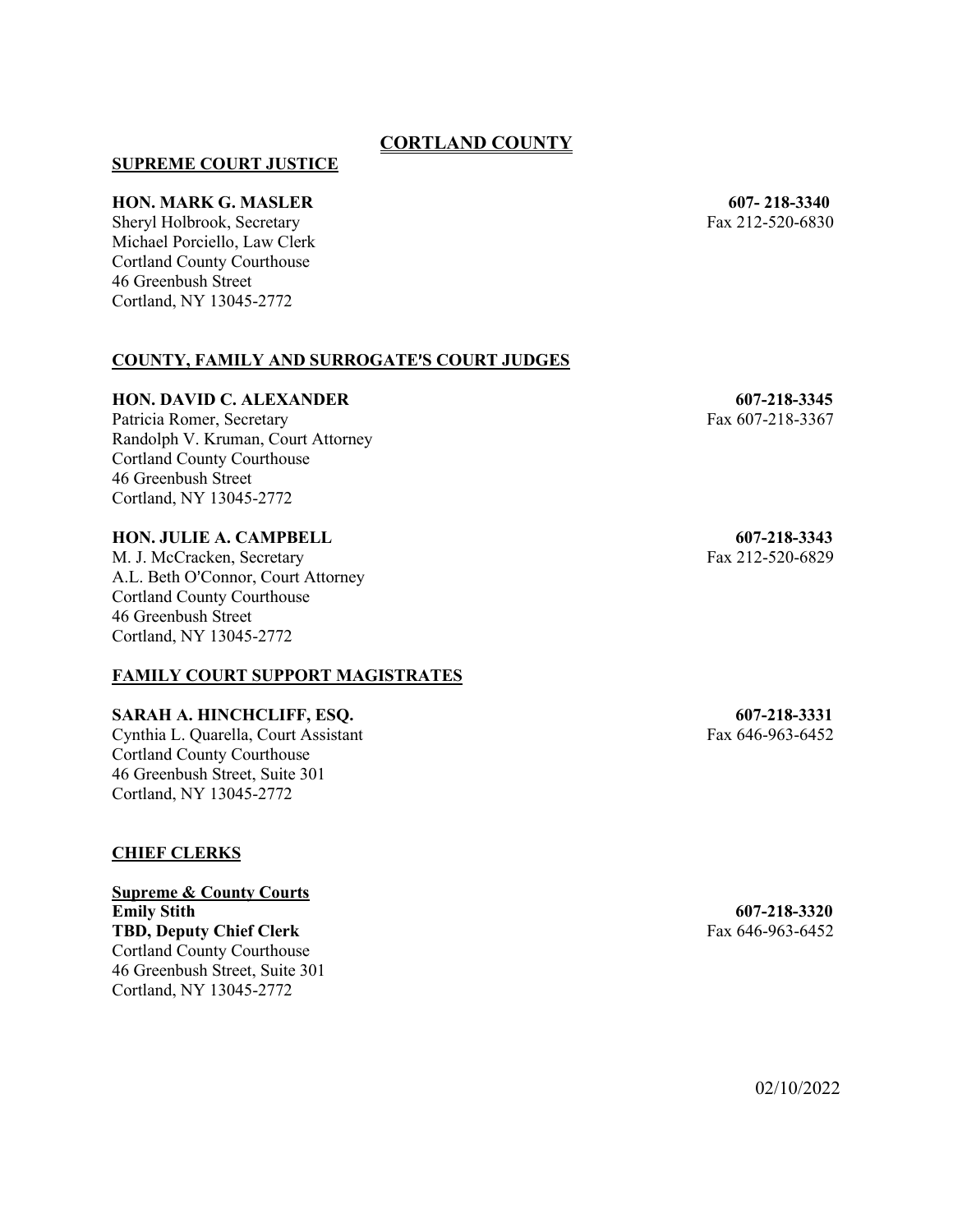#### **Family Court**

**Laurie L. Case 607-218-3325 Deborah A. Elliott, Deputy Chief Clerk** Fax 646-963-6452 Cortland County Courthouse 46 Greenbush Street, Suite 301 Cortland, NY 13045-2772

## **Surrogate's Court**

**Lynne M. Day 607-218-3335** Cortland County Courthouse Fax 212-457-2661 46 Greenbush Street, Suite 303 Cortland, NY 13045-2772

## **CORTLAND COUNTY DRUG TREATMENT COURT**

Cortland City Criminal Drug Treatment Court **Julie A. Nedza, Resource Coordinator 607-218-3307** Cortland City Court Fax 212-520-6831 25 Court Street Cortland, NY 13045

## **INTEGRATED DOMESTIC VIOLENCE COURT**

#### **Maureen E. Roberts, Resource Coordinator 607-218-3333**

Cortland County Courthouse Fax 646-963-6452 46 Greenbush Street, Suite 301 Cortland, NY 13045

## **COMMISSIONER OF JURORS**

Cortland County Courthouse Fax 646-963-6429 46 Greenbush Street, Suite 301 Cortland, NY 13045-2772

## **LAW LIBRARY**

**Elizabeth Wenz 607-218-3365** Louis H. Folmer Supreme Court Law Library Fax 646-963-6428 46 Greenbush Street, Suite 301 Cortland, NY 13045-2772

**Elizabeth Wenz 607-218-3365**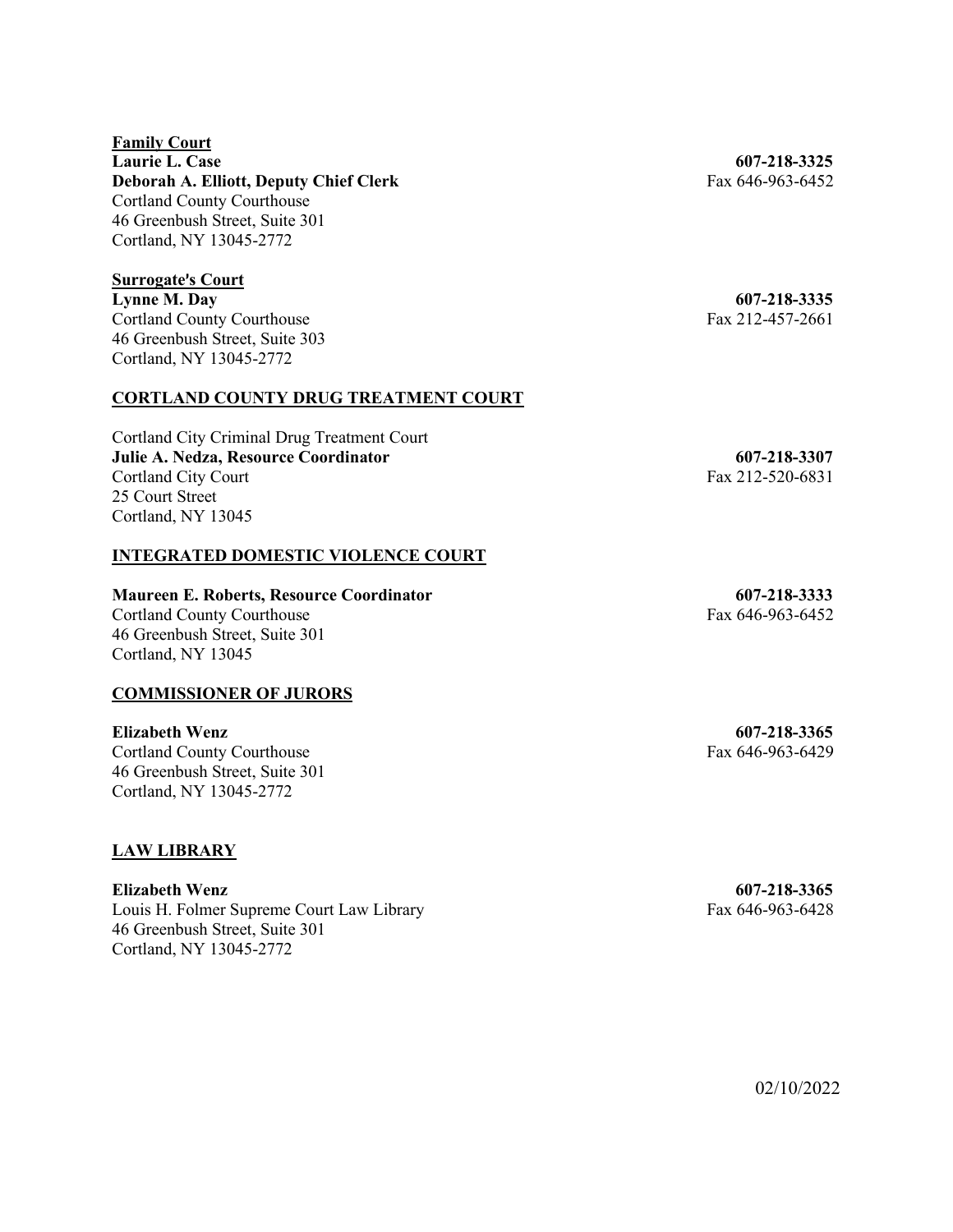## **DELAWARE COUNTY**

## **SUPREME COURT JUSTICE**

## **HON. BRIAN D. BURNS 607-322-3170**

Supreme Court Chambers Fax 607-240-5964 Marlene Dominiguez, Secretary Nathaniel P. Getman, Court Attorney Supreme Court Chambers Otsego County Annex Building 32 Chestnut Street Cooperstown, NY 13326

## **COUNTY, FAMILY AND SURROGATE'S COURT JUDGE**

TBD, Secretary Fax 646-963-6402 TBD, Court Attorney Delaware County Courthouse 3 Court Street Delhi, NY 13753

## **FAMILY COURT JUDGE**

## **HON. GARY A. ROSA 607-376-5420**

Helene Hunter, Secretary Fax 646-963-6400 Daniel O'Leary, Court Attorney Delaware County Courthouse 3 Court Street Delhi, NY 13753

## **FAMILY COURT SUPPORT MAGISTRATE**

## **RICHARD E. BROWN, ESQ. 607-322-3132**

Susan Bush, Court Assistant Fax 607-240-5548 Otsego County Annex Building 32 Chestnut Street Cooperstown, NY 13326

## **CHIEF CLERKS**

## **Supreme & County Courts**

**Kelly A. Reynolds 607-376-5400** Delaware County Courthouse Fax 646-963-6402 3 Court Street Delhi, NY 13753

**TBD 607-376-5422**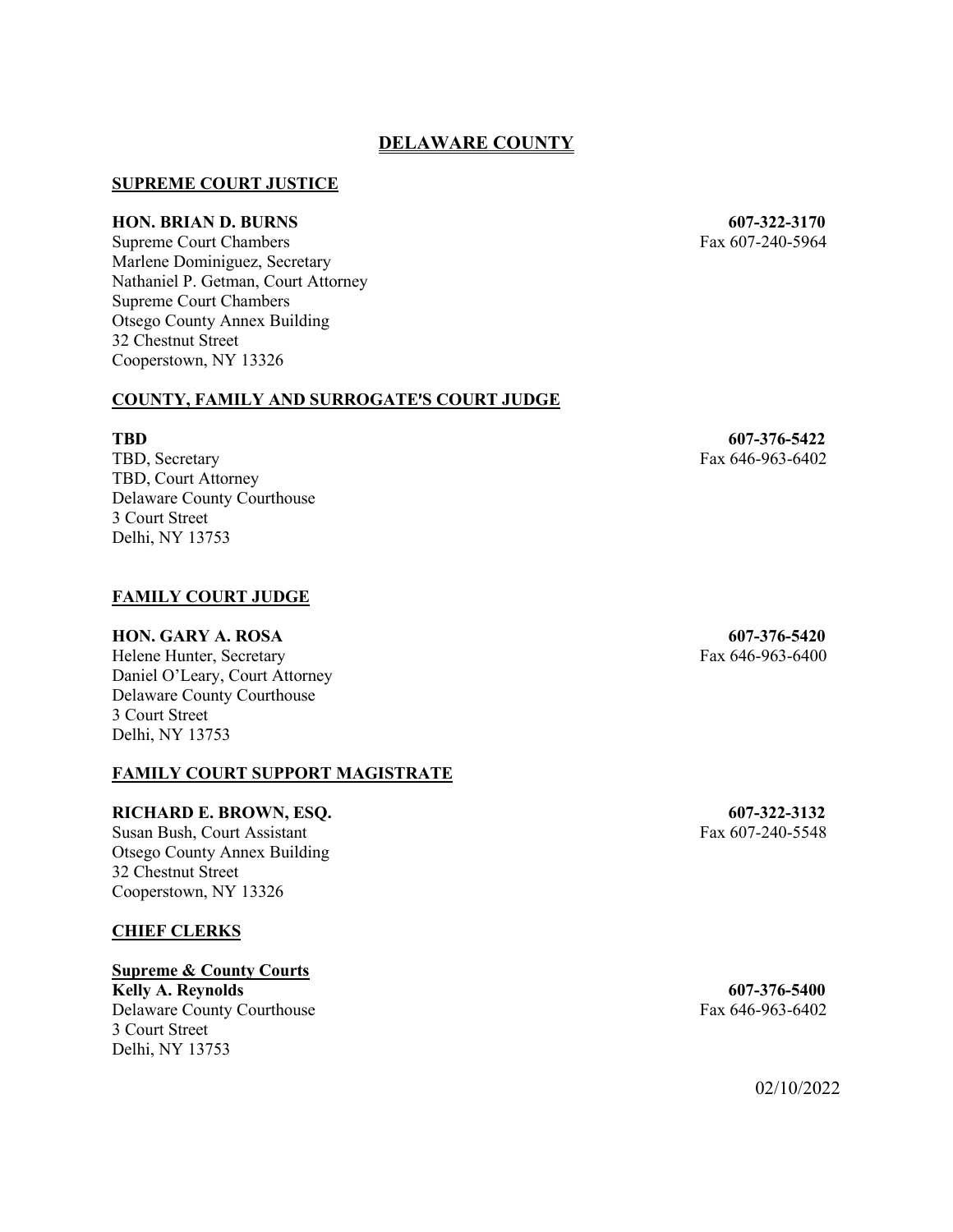**Family Court Lori L. Metzko 607-376-5410** Delaware County Courthouse Fax 646-936-6400 3 Court Street Delhi, NY 13753

**Surrogate's Court TBD 607-376-5405** Delaware County Courthouse Fax 646-963-6403 3 Court Street Delhi, NY 13753

## **DELAWARE COUNTY DRUG TREATMENT COURTS**

Delaware Superior Court for Drug Treatment Delaware Family Drug Treatment Court **Scott L. Burrows, Resource Coordinator 607-376-5417** Delaware County Courthouse Fax 646-963-6400 (Superior) 3 Court Street Fax 646-963-6402 (Family) Delhi, NY 13753

## **COMMISSIONER OF JURORS**

**Lori L. Metzko 607-376-5404** Delaware County Courthouse Fax 646-963-6402 3 Court Street Delhi, NY 13753

## **LAW LIBRARY**

**Laurie Burpoe 607-376-5429** Delaware Supreme Court Law Library Fax 646-963-6401 Delaware County Courthouse 3 Court Street Delhi, NY 13753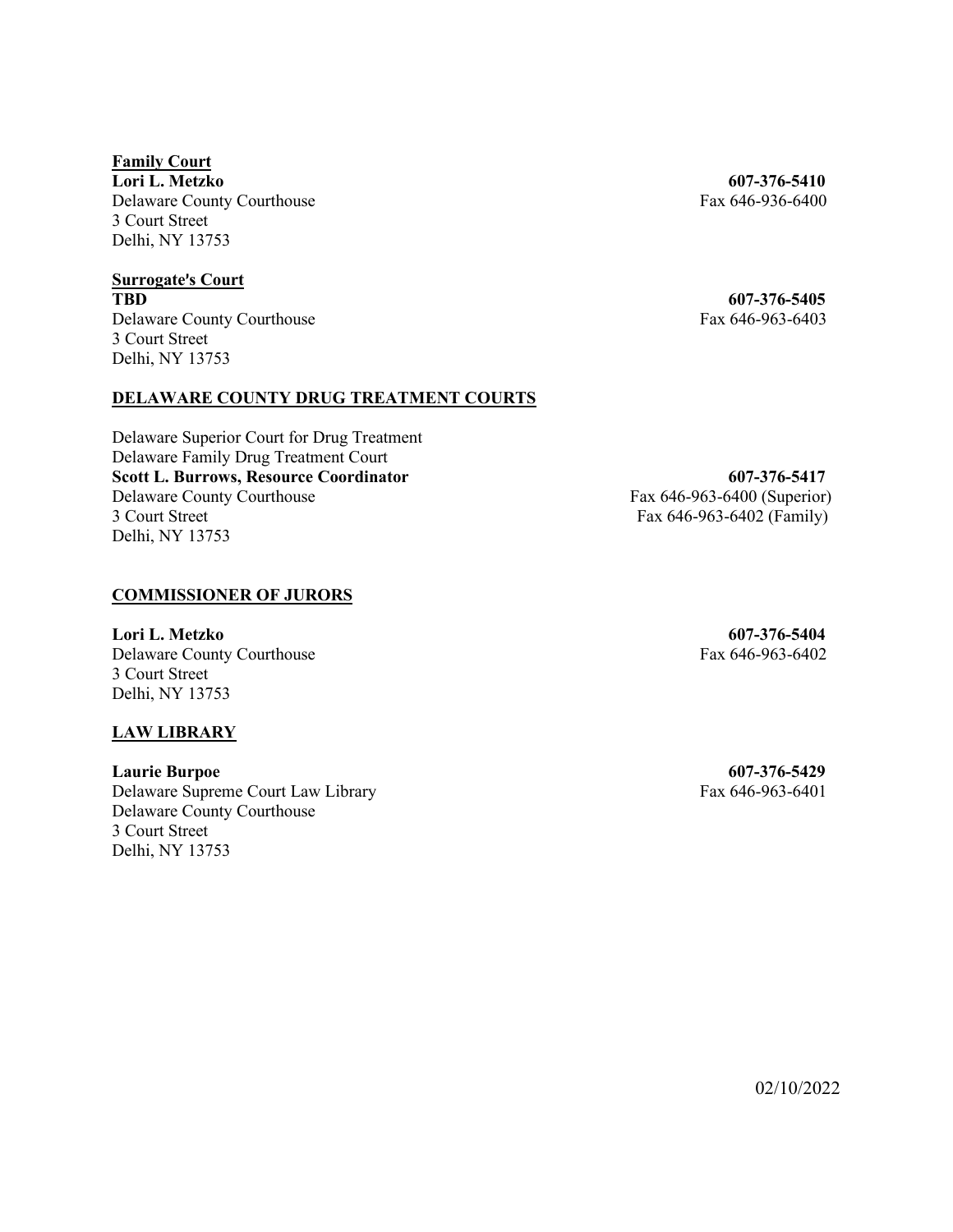## **MADISON COUNTY**

## **SUPREME COURT JUSTICE**

## **HON. PATRICK J. O'SULLIVAN 315-231-5336**

Melaine Birmingham, Secretary Fax 315-266-4613 Rhonda M. Youngs, Court Attorney Madison County Courthouse North Court Street Wampsville, NY 13163

#### **ACTING SUPREME COURT JUSTICE**

#### **HON. DONALD F. CERIO, JR. 315-231-5333**

TBD, Secretary Fax 315-266-4760 Melissa C. Stearns, Law Clerk Madison County Courthouse North Court Street P.O. Box 545 Wampsville, NY 13163

## **COUNTY, FAMILY AND SURROGATE**=**S COURT JUDGES**

#### **HON. MICHAEL G. ST. LEGER 315-231-5330**

Kelley Ryan, Secretary Fax 212-618-7926 Gary Bruno, Court Attorney Madison County Courthouse North Court Street Wampsville, NY 13163

#### **TBD**

TBD, Secretary TBD, Court Attorney Madison County Courthouse North Court Street Wampsville, NY 13163

## **FAMILY COURT SUPPORT MAGISTRATE**

**TODD D. DEXTER, ESQ. 315-231-5315**

Michelle Loosman, Court Assistant Fax 646-963-6589 Madison County Courthouse North Court Street Wampsville, NY 13163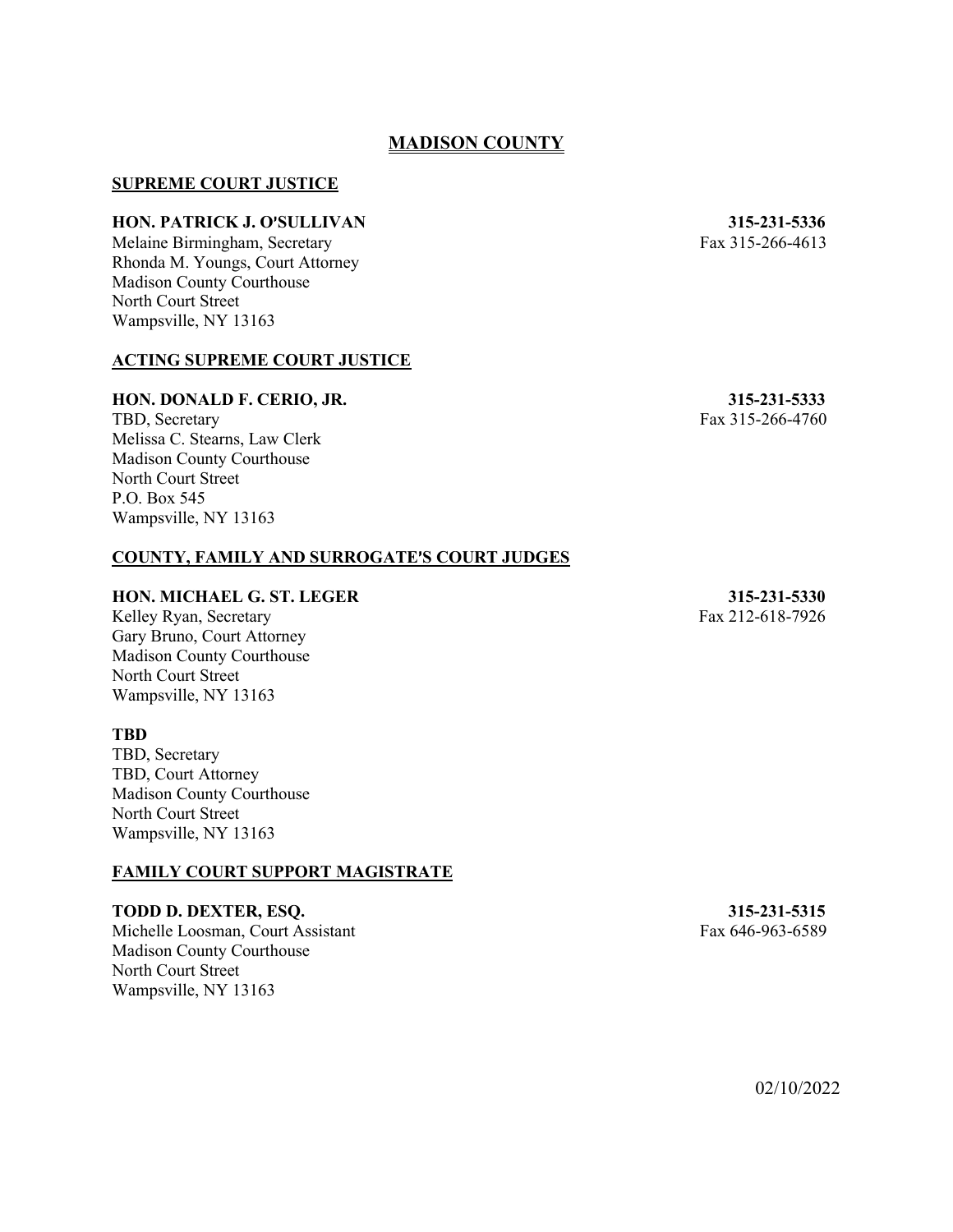## **CHIEF CLERKS**

#### **Supreme & County Courts**

**Vanessa Scott 315-231-5301** Madison County Courthouse Fax 646-963-6588 138 North Court Street P.O. Box 545 Wampsville, NY 13163

## **Family Court**

**Dinquia Sanchez, Chief Clerk 315-231-5310 Stacey Button, Deputy Chief Clerk** Fax 646-963-6589 Madison County Courthouse North Court Street P.O. Box 607 Wampsville, NY 13163

## **Surrogate's Court**

**Melissa Lopez, Chief Clerk 315-231-5321** Madison County Courthouse Fax 646-963-6594 138 North Court Street P.O. Box 607 Wampsville, NY 13163

## **MADISON COUNTY DRUG TREATMENT COURTS**

Madison Superior Court for Drug Treatment Madison Family Drug Treatment Court **Ashley Hosmer, Resource Coordinator 315-231-5317** Madison County Courthouse Fax 646-963-6589 North Court Street P.O. Box 607 Wampsville, NY 13163

## **COMMISSIONER OF JURORS**

**Vanessa Scott 315-231-5305** Madison County Courthouse Fax 646-963-6448 North Court Street P.O. Box 545 Wampsville, NY 13163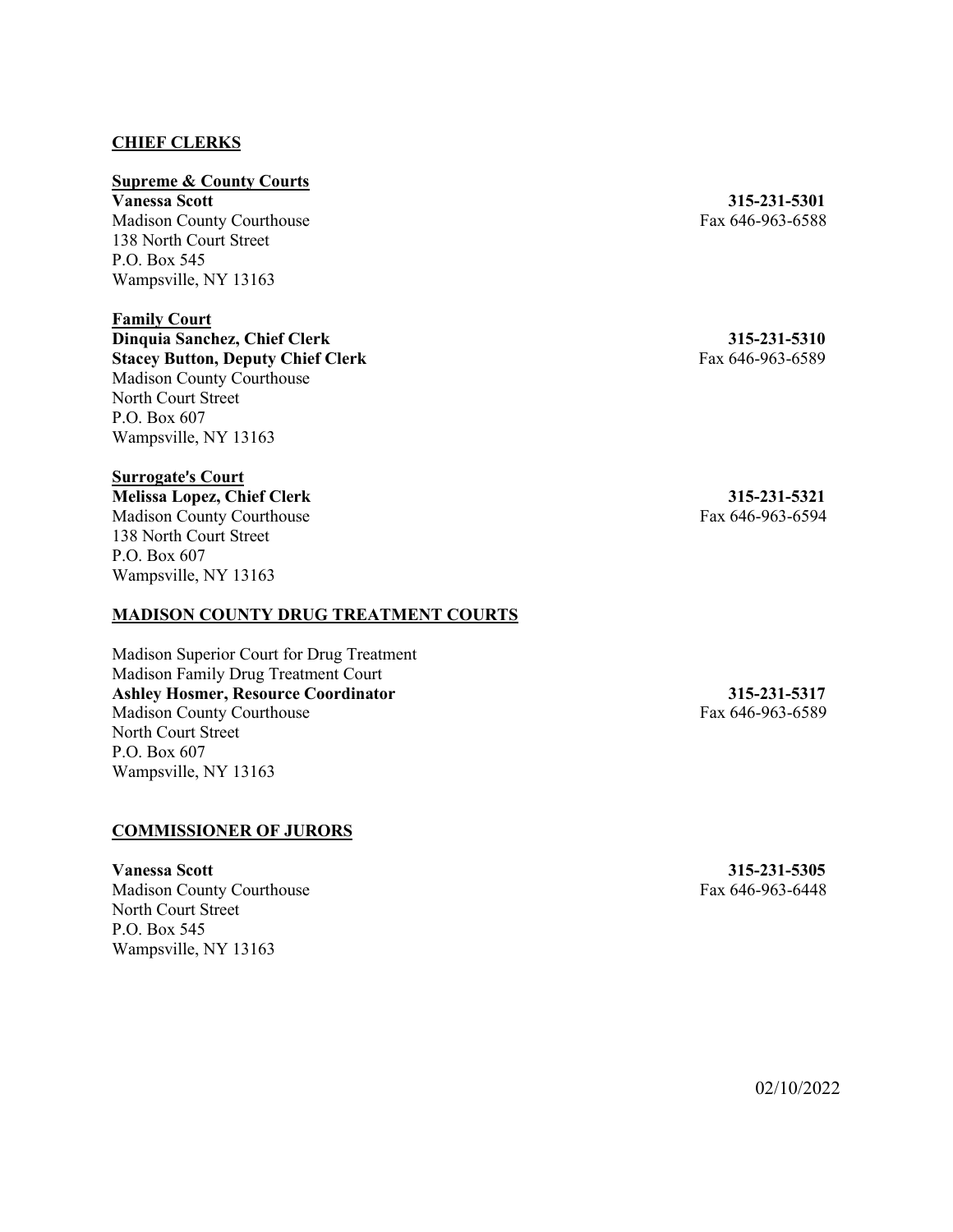## **UCS FUNDED COLLECTIONS AT PUBLIC LIBRARIES**

## **Oneida Public Library 315-363-3050**

220 Broad Street Oneida, NY 13421 Hours of Operation: Monday - Thursday 9:00 a.m. - 8:00 p.m. Friday 9:00 a.m. - 5:00 p.m. Saturday 10:00 a.m. - 4:00 p.m.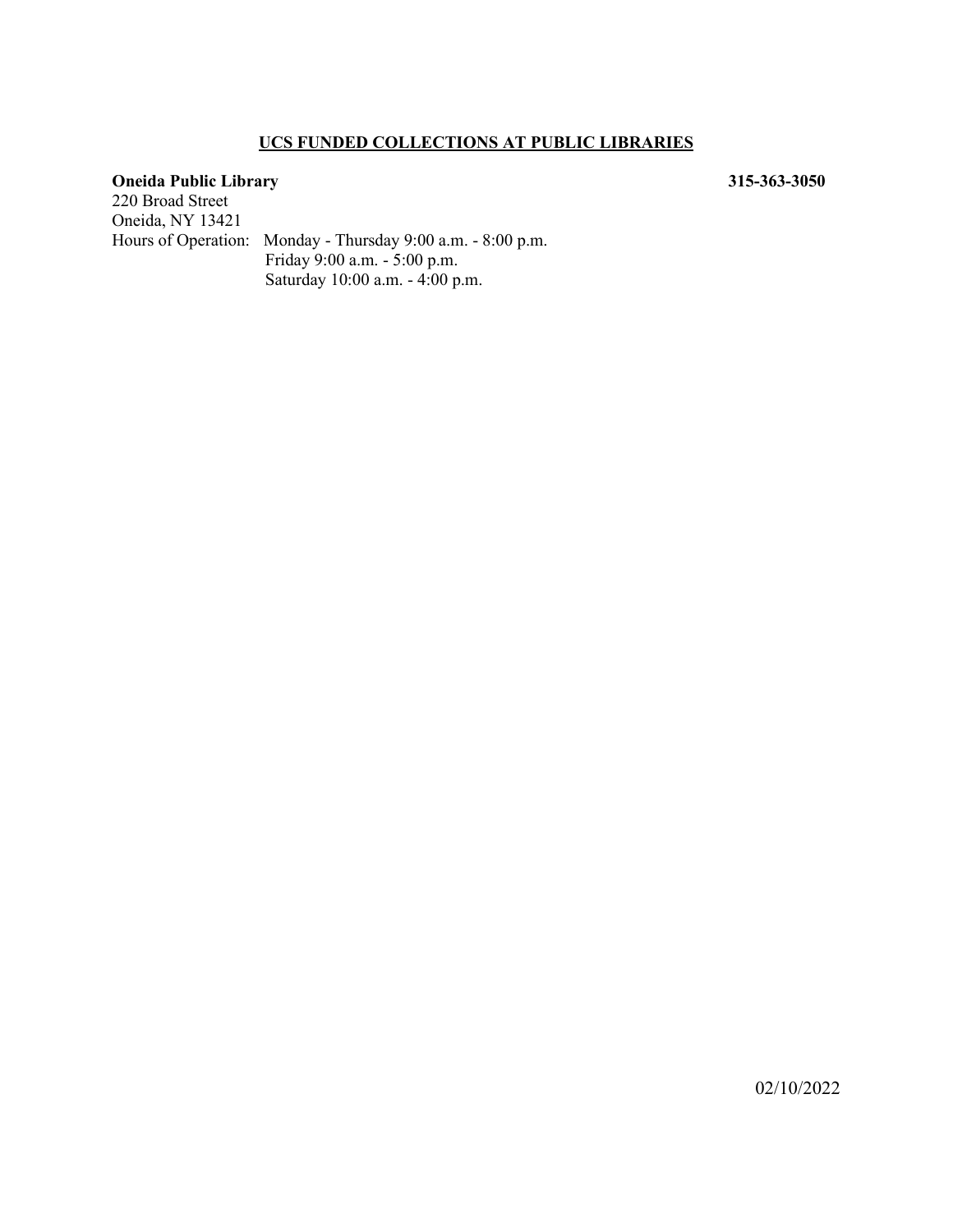## **OTSEGO COUNTY**

## **SUPREME COURT JUSTICE**

#### **HON. BRIAN D. BURNS 607-322-3170**

Supreme Court Chambers Fax 607-240-5964 Marlene Dominiguez, Secretary Nathaniel P. Getman, Court Attorney Supreme Court Chambers Otsego County Annex Building 32 Chestnut Street Cooperstown, NY 13326

## **COUNTY, FAMILY AND SURROGATE**=**S COURT JUDGE**

## **HON. JOHN F. LAMBERT, Supervising Judge - DWI Parts and 607-322-3175** Stacy A. Johansen, Secretary **Problem Solving Courts** Fax 607-240-5965 Mark N. Oursler, Court Attorney County Court Chambers Otsego County Office Building 197 Main Street Cooperstown, NY 13326

## **HON. MICHAEL F. GETMAN 607-322-3165**

Beth Adams, Secretary Fax 607-240-5963 Sarah Cowen, Court Attorney County Court Chambers Otsego County Office Building 197 Main Street Cooperstown, NY 13326

#### **FAMILY COURT SUPPORT MAGISTRATE**

#### **RICHARD E. BROWN, ESQ. 607-322-3132**

Susan Bush, Court Assistant Fax 607-240-5548 Otsego County Annex Building 32 Chestnut Street Cooperstown, NY 1332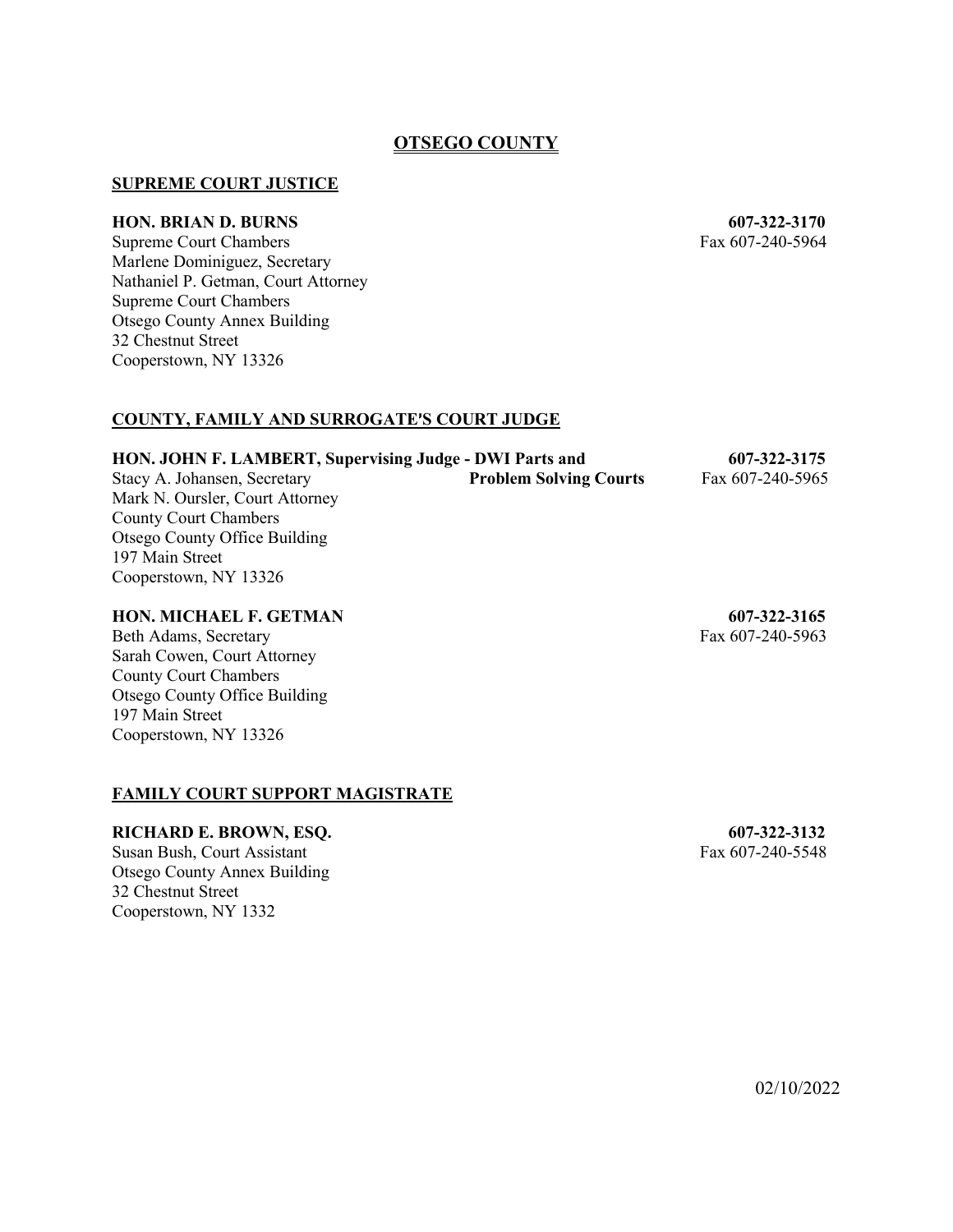## **CHIEF CLERKS**

**Supreme & County Courts Michael McGovern 607-322-3140 Kimberly Snyder, Deputy Chief Clerk** Fax 646-963-6663 Otsego County Courthouse 193 Main Street Cooperstown, NY 13326

**Family Court Karen A. Nichols 607-322-3130 TBD, Deputy Chief Clerk** Fax 607-240-5548 Otsego County Annex Building 32 Chestnut Street Cooperstown, NY 13326

## **Surrogate's Court**

**Lisa A. Weite 607-322-3150** Otsego County Office Building Fax 607-240-5966 197 Main Street Cooperstown, NY 13326

## **OTSEGO COUNTY DRUG TREATMENT COURTS**

Otsego Superior Court for Drug Treatment Otsego Family Drug Treatment Court **Samantha Manee, Resource Coordinator 607-322-3146** Otsego County Office Building Fax 607-240-5823 197 Main Street Cooperstown, NY 13326

## **COMMISSIONER OF JURORS**

**Michael McGovern 607-547-4321**

Otsego County Office Building Fax 646-963-6663 197 Main Street P.O. Box 710 Cooperstown, NY 13326

## **LAW LIBRARY**

## **Laurie Burpoe, Acting 607-322-3152**

Joseph P. Molinari Supreme Court Library Fax 646-963-6427 Otsego County Courthouse 193 Main Street Cooperstown, NY 13326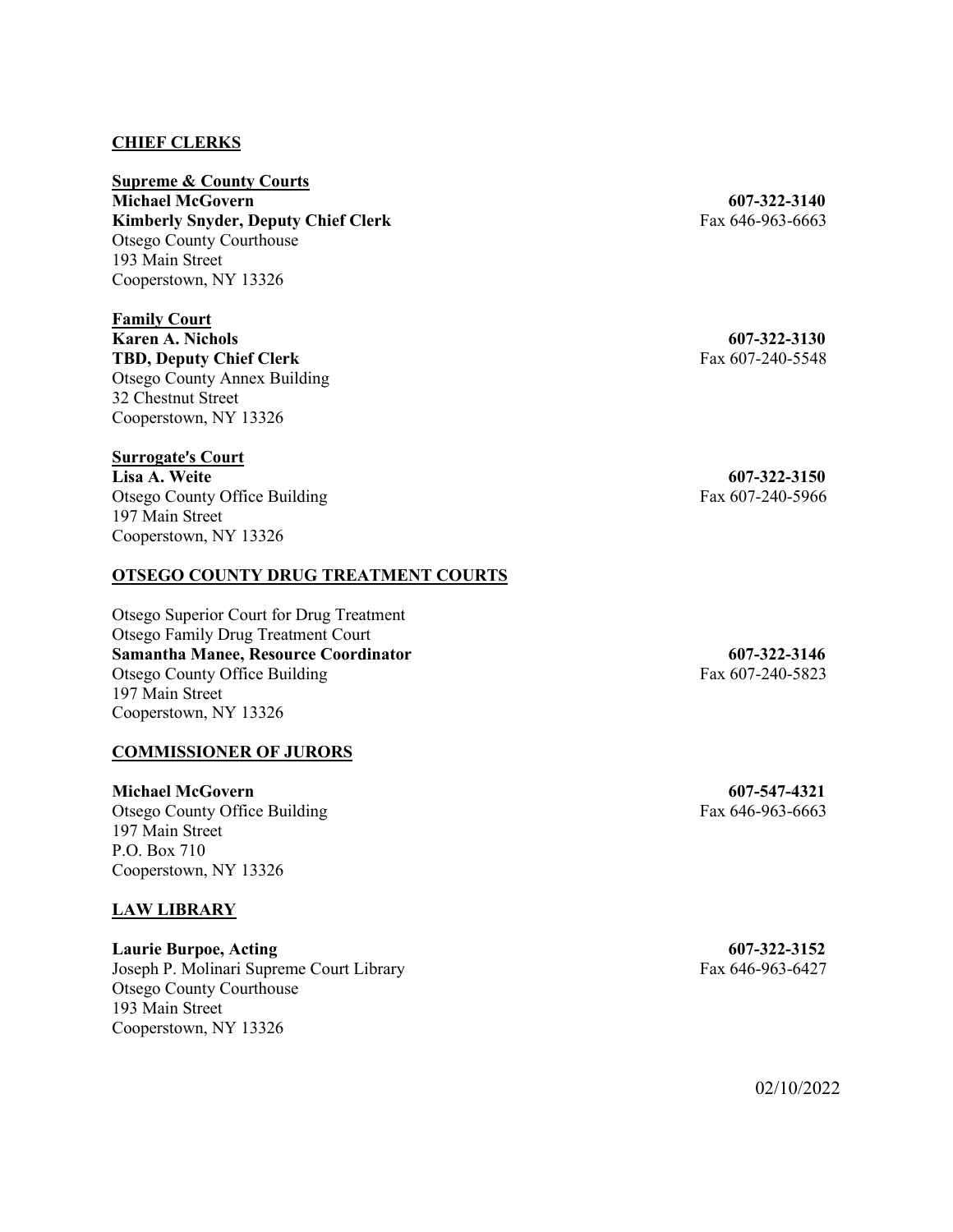## **SCHUYLER COUNTY**

## **SUPREME COURT JUSTICE**

#### **HON. CHRISTOPHER P. BAKER 607-873-9477**

Susan M. Reagan, Secretary Fax 212-952-7226 William Vandelinder, Law Clerk Schuyler County Courthouse County Court Chambers 105 9<sup>th</sup> Street, Unit 35 Watkins Glen, NY 14891

## **COUNTY, FAMILY AND SURROGATE'S COURT JUDGE**

#### **HON. MATTHEW HAYDEN** 607-228-3355

Alicia Kurcoba, Secretary Fax 646-963-6590 Elizabeth Reiter, Court Attorney Schuyler County Courthouse County Court Chambers  $1059<sup>th</sup>$  Street, Unit 35 Watkins Glen, NY 14891

## **FAMILY COURT SUPPORT MAGISTRATE**

### **TIMOTHY K. MATTISON, ESQ. 607-873-9503**

Joan Lagonegro-Prechtl, Court Assistant Fax 212-884-8950 Justice Building 203-209 William Street P.O. Box 588 Elmira, NY 14902

## **CHIEF CLERKS**

## **Supreme & County Courts**

**Michele Ormsbee 607-228-3350** Schuyler County Courthouse Fax 646-963-6590 105 9th Street, Unit 35 Watkins Glen, NY 14891

## **Family Court**

**Amanda L. Riley 607-228-3352** Schuyler County Courthouse Fax 646-963-6590 105 9th Street, Unit 35 Watkins Glen, NY 14891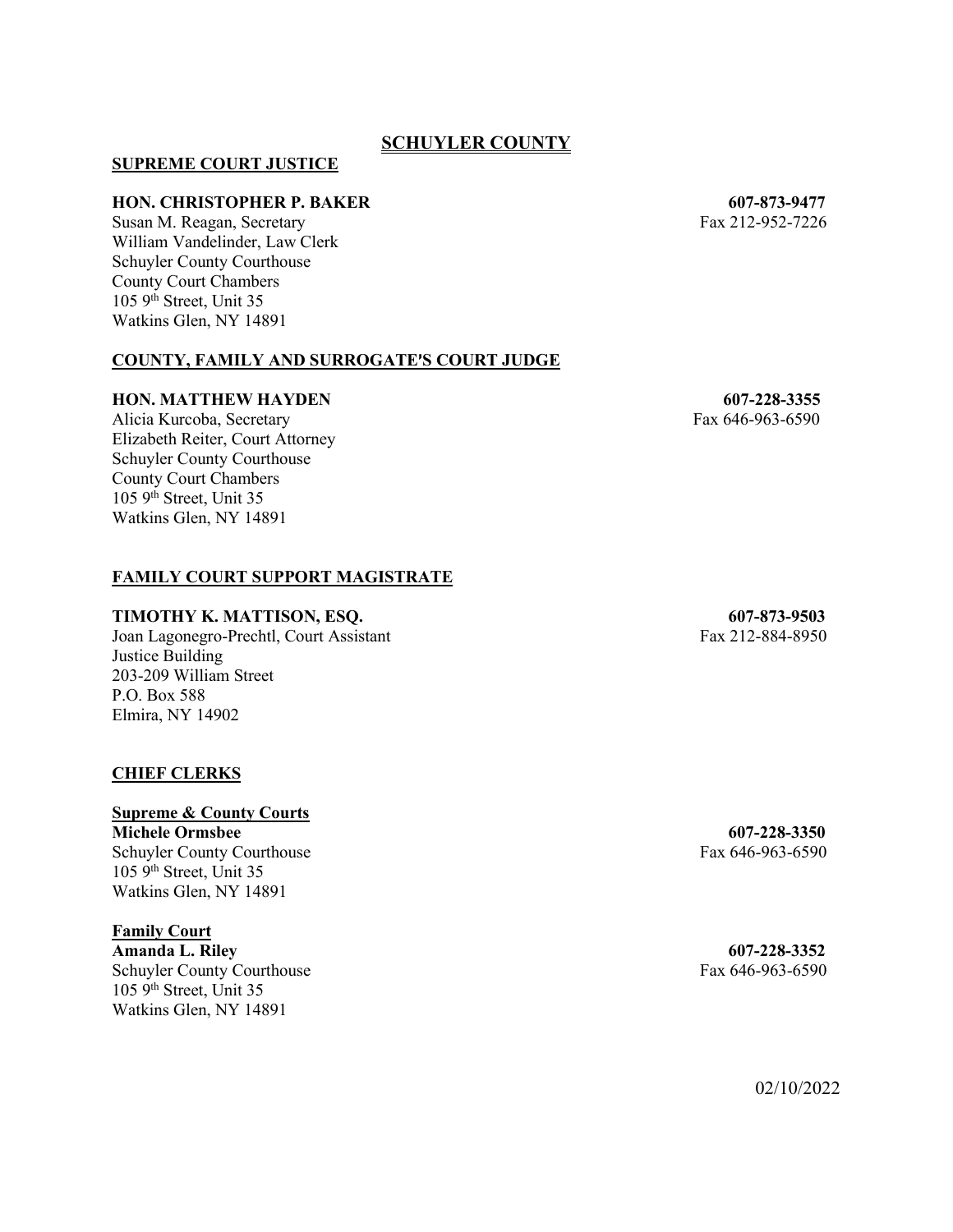## **CHIEF CLERKS continued**

# **Surrogate's Court<br>Jack Miller**

Schuyler County Courthouse  $105 \frac{\text{O}}{\text{O}}$  Street, Unit 35 Watkins Glen, NY 14891

## **COMMISSIONER OF JURORS**

**Amanda Riley 607-228-3364** Schuyler County Courthouse Fax 607-240-5391 105 9<sup>th</sup> Street, Unit 8 Watkins Glen, NY 14891

**607-228-3351**<br>Fax 646-963-6590

## **UCS FUNDED COLLECTIONS AT PUBLIC LIBRARIES**

**Watkins Glen Public Library 607-535-2346** 610 South Decatur Street Fax 607-535-7338 Watkins Glen, NY 14891

Hours of Operation: Monday-Friday, 11:00 a.m. - 5:00 p.m., 7:00 p.m. - 9:00 p.m. Saturday, 10:00 a.m. - 2:00 p.m. Sunday, 2:00 p.m. - 4:00 p.m.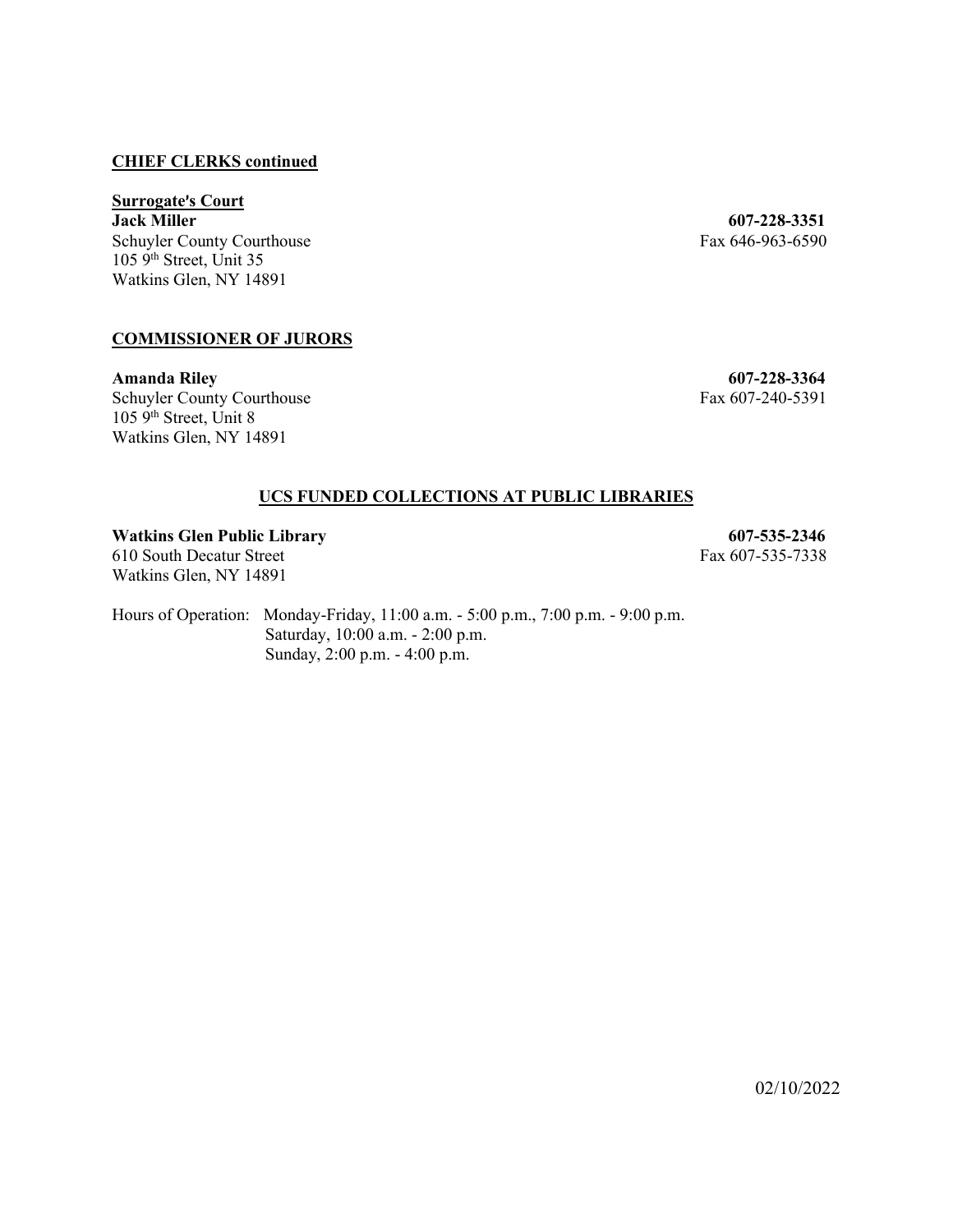## **TIOGA COUNTY**

## **SUPREME COURT JUSTICES**

#### **HON. OLIVER N. BLAISE, III 607-240-5807**

Meghan Giblin-Morton, Secretary Fax 607-240-5936 Joan C. Long, Law Clerk Supreme Court Chambers Broome County Courthouse 92 Court Street P.O. Box 1766 Binghamton, NY 13902

#### **HON. EUGENE D. FAUGHNAN, Administrative Judge 607-240-5950**

Florence Strom-Blodgett, Secretary Fax 607-240-5945 John D. Denmon, Law Clerk Broome County Courthouse 92 Court Street P.O. Box 1766 Binghamton, NY 13902

## **COUNTY, FAMILY AND SURROGATE**=**S COURT JUDGE**

#### **HON. GERALD A. KEENE, Supervising Judge of T&V Courts 607-689-6107**

Jennifer Zorn, Secretary Fax 212-401-9280 Mara Y. Grace, Court Attorney County Court Chambers Tioga County Courthouse 21 Court Street Owego, NY 13827

## **FAMILY COURT SUPPORT MAGISTRATE**

#### **JACINTA TESTA CICCONE, ESQ. 607-689-6089**

Kiyoko Matsuashi, Court Assistant Fax 646-963-6399 Court Annex Building 20 Court Street P.O. Box 10 Owego, NY 13827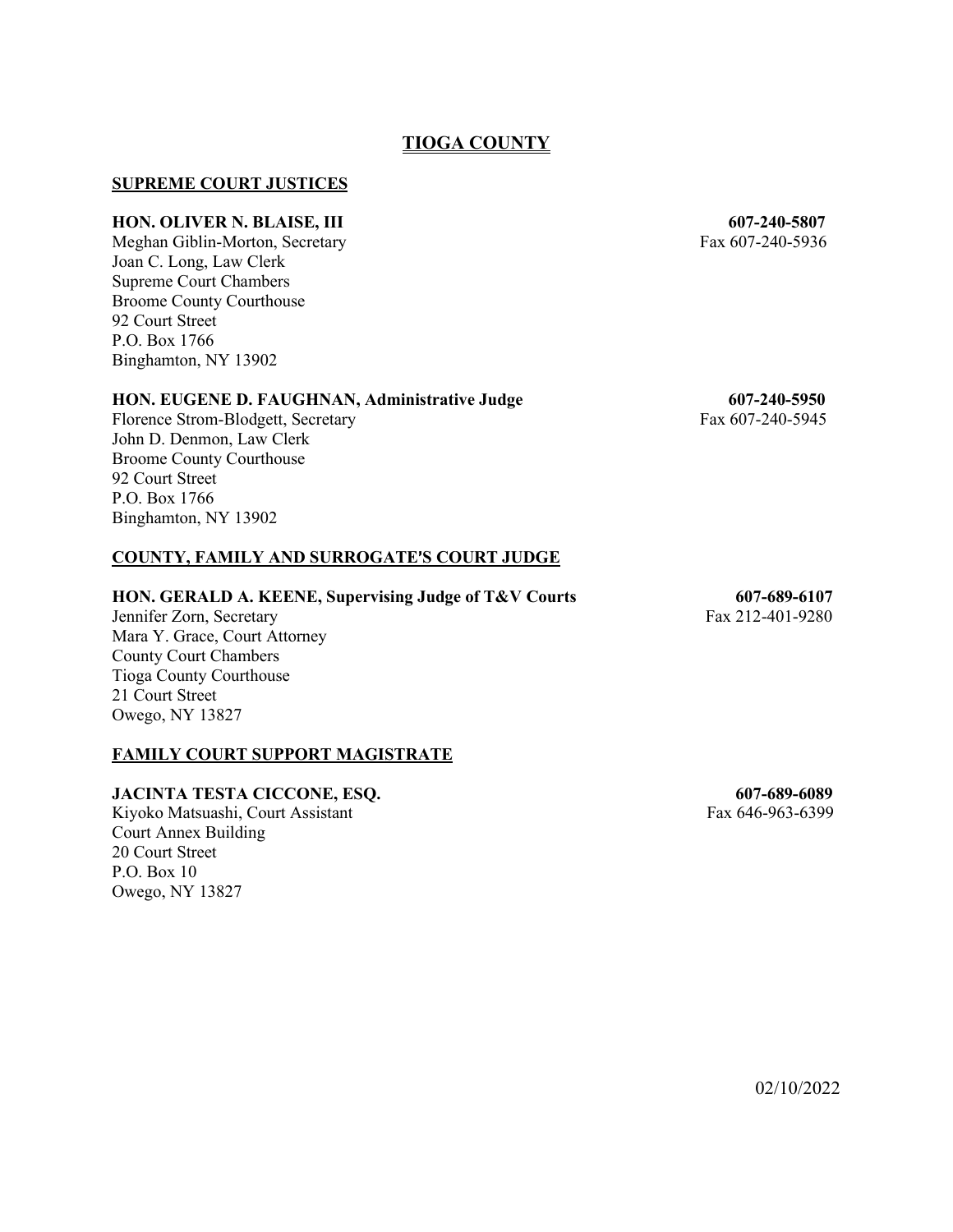## **CHIEF CLERKS**

**Supreme & County Courts Janean E. Cook, Chief Clerk 607-689-6102 Lisa Poole, Deputy Chief Clerk** Fax 212-401-5970 Court Annex Building 20 Court Street P.O. Box 307 Owego, NY 13827

**Family Court 607-689-6077 Amanda Hendricks** Fax 646-963-6399 **TBD, Deputy Chief Clerk** Court Annex Building 20 Court Street P.O. Box 10 Owego, NY 13827

**Deborah A. Pellinger** Fax 646-963-6398 Court Annex Building 20 Court Street P.O. Box 10 Owego, NY 13827

## **TIOGA COUNTY DRUG TREATMENT COURT**

Tioga Superior Court for Drug Treatment Court Annex Building Fax 212-520-6842 20 Court Street P.O. Box 10 Owego, NY 13827

## **COMMISSIONER OF JURORS**

**Janean E. Cook 607-689-6100** Court Annex Building Fax 212-401-5970 20 Court Street P.O. Box 307 Owego, NY 13827

**Surrogate's Court 607-689-6099** 

**TBD 607-689-6103**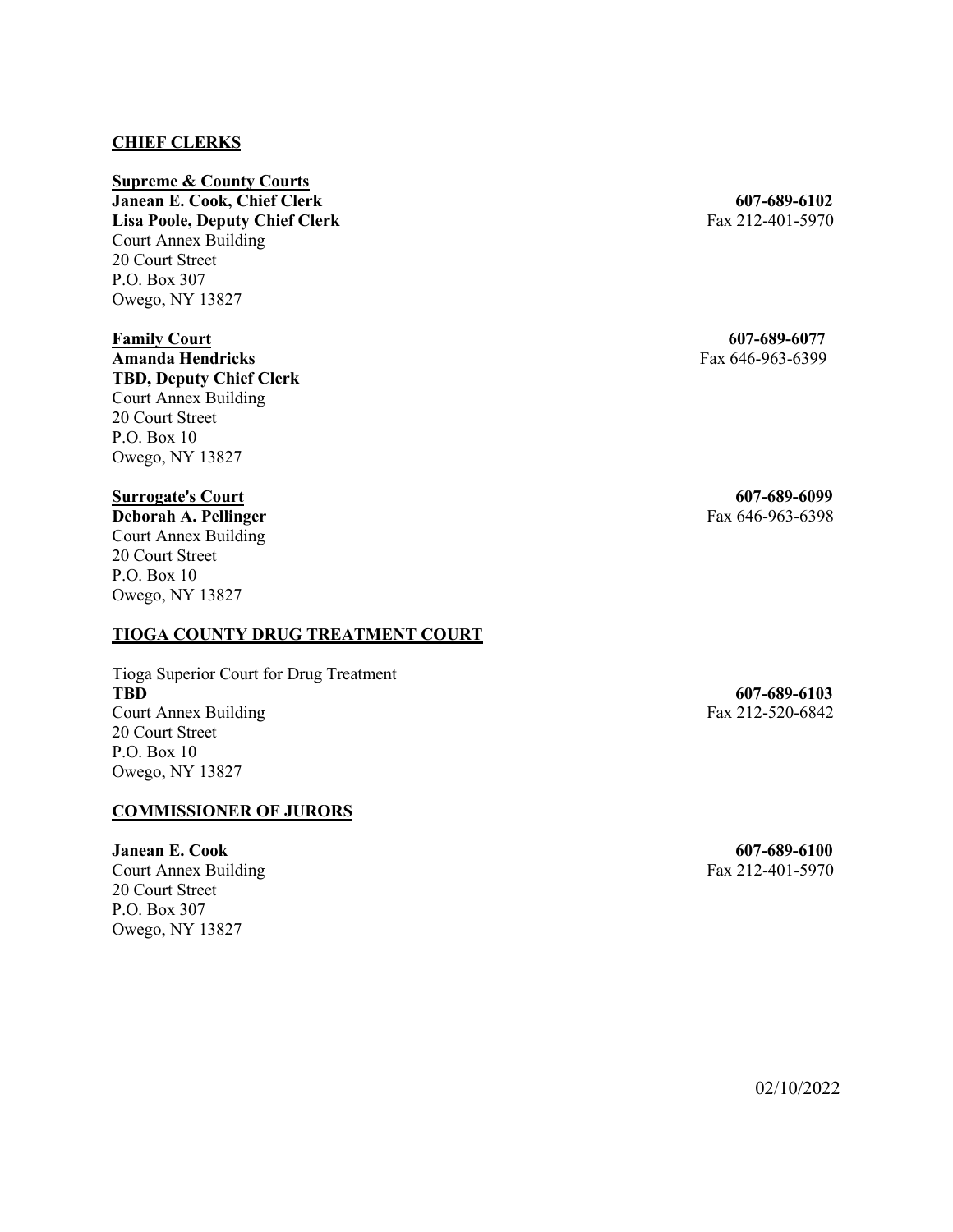## **UCS FUNDED COLLECTIONS AT PUBLIC LIBRARIES**

## **Waverly Free Public Library 607-565-9341**

18 Elizabeth Street Waverly, NY 14892

Hours of Operation: Tuesday, Wednesday & Thursday, 11:00 a.m. - 9:00 p.m. Friday, 11:00 a.m. - 5:00 p.m. Saturday, 11:00 a.m. - 4:00 p.m.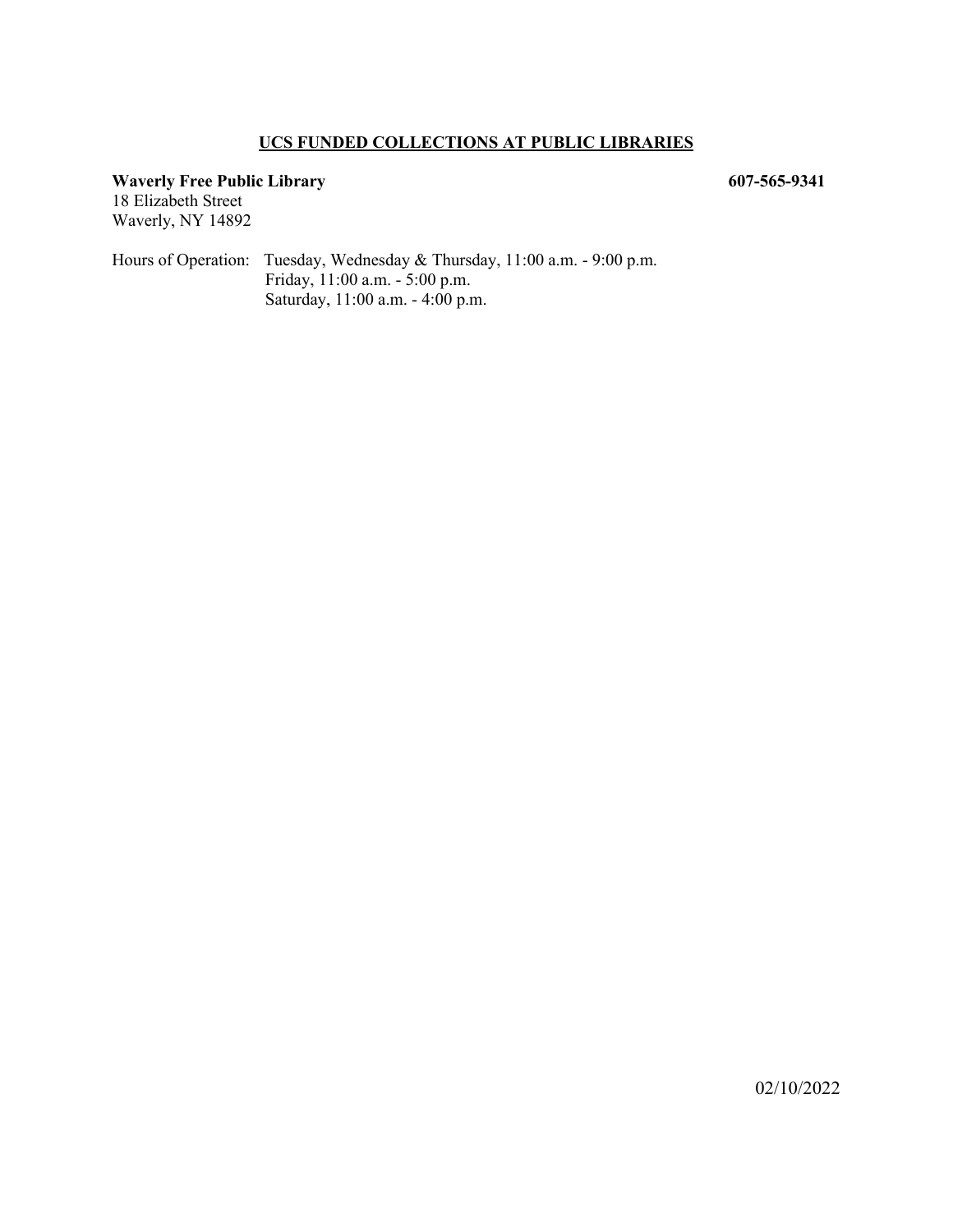## **TOMPKINS COUNTY**

## **SUPREME COURT JUSTICES**

## **HON. ELIZABETH AHERNE 607-216-6630**

Lindsey Chaffee, Secretary Kathleen Sullivan, Court Attorney Supreme Court Chambers 320 North Tioga Street, P.O. Box 70 Ithaca, NY 14851-0070

## **HON. MARK G. MASLER 607- 218-3340**

Sheryl Holbrook, Secretary Fax 212-520-6830 Michael Porciello, Law Clerk Cortland County Courthouse 46 Greenbush Street Cortland, NY 13045-2772

#### **COUNTY, FAMILY AND SURROGATE**=**S COURT JUDGES**

## **HON. JOHN C. ROWLEY 607-216-6634**

Stacey M. McNeill, Secretary Fax 212-457-2938 Jennifer Donlan-Fitzgibbon, Court Attorney Tompkins County Courthouse County Court Chambers 320 North Tioga Street, P.O. Box 70 Ithaca, NY 14851-0070

## **HON. JOSEPH R. CASSIDY 607-216-6636**

Polly S. White, Secretary Fax 212-401-9131 Maura Kennedy-Smith, Court Attorney Tompkins County Courthouse County Court Chambers 320 North Tioga Street, P.O. Box 70 Ithaca, NY 14851-0070

## **HON. SCOTT A. MILLER 607-216-6441**

Lisa Giancola, Secretary Fax 607-240-5725 Diane Lama, Court Attorney Tompkins County Courthouse County Court Chambers 320 North Tioga Street, P.O. Box 70 Ithaca, NY 14851-0070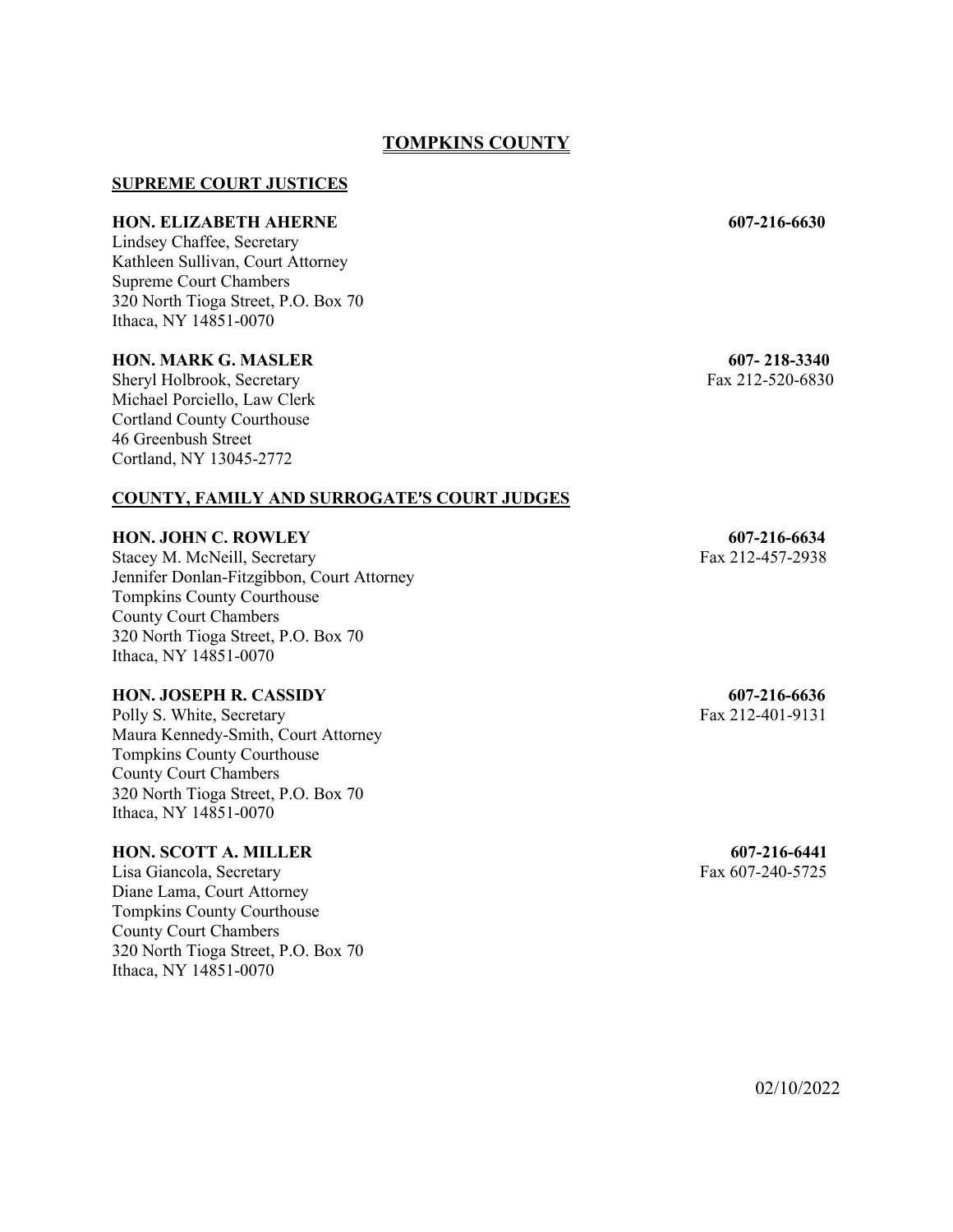## **FAMILY COURT SUPPORT MAGISTRATE**

## **JACINTA TESTA CICCONE, ESQ. 607-689-6089**

Kiyoko Matsuashi, Court Assistant Fax 646-963-6399 Tioga County Court Annex Building 20 Court Street P.O. Box 10 Owego, NY 13827

## **CHIEF CLERKS**

**Supreme & County Courts TBD 607-216-6610 Rebecca Jackson, Deputy Chief Clerk** Fax 212-401-9071 Tompkins County Courthouse 320 North Tioga Street, P.O. Box 70 Ithaca, NY 14851-0070

**Adel M. Terris** Fax 212-457-2951 **Lori Warfield, Deputy Chief Clerk** Tompkins County Courthouse 320 North Tioga Street, P.O. Box 70 Ithaca, NY 14851-0070

## **Surrogate's Court 607-216-6655**

**Lori S. Decker** Fax 212-457-2952 Tompkins County Courthouse 320 North Tioga Street, P.O. Box 70 Ithaca, NY 14851-0070

## **TOMPKINS COUNTY DRUG TREATMENT COURTS**

Tompkins Felony Drug Treatment Court Ithaca City Criminal Drug Treatment Court **Brooke McLymond, Resource Coordinator 607-216-6604** Tompkins County Courthouse Fax 212-952-6461 320 North Tioga Street, P.O. Box 70 Ithaca, NY 14851-0070

Tompkins Family Drug Treatment Court Mindy Thomas, Resource Coordinator 607-216-6602 **Monica Bunce, Case Technician** Fax 212-952-6461 Tompkins County Courthouse 320 North Tioga Street, P.O. Box 70 Ithaca, NY 14851-0070

**Family Court 607-216-6640**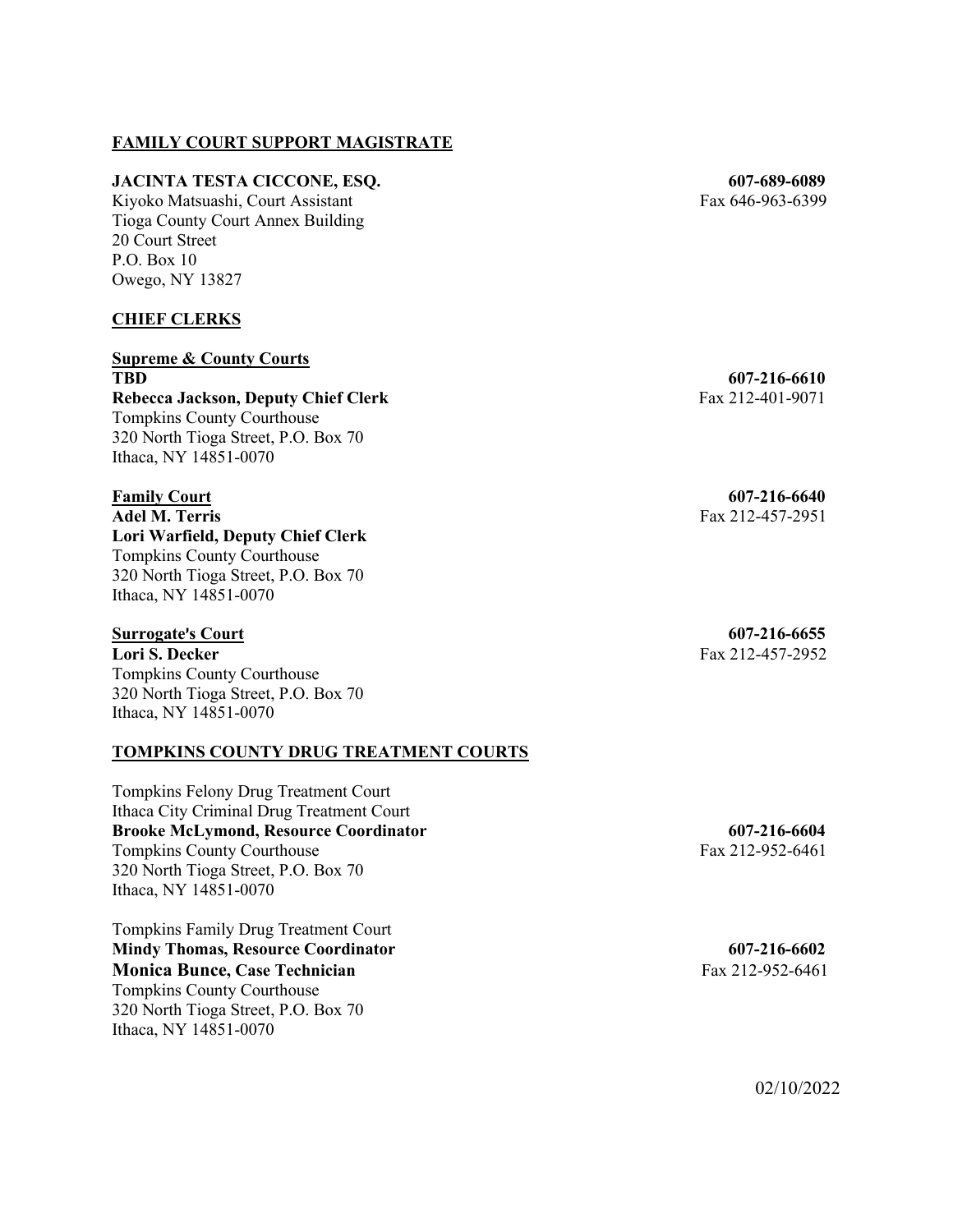## **TOMPKINS COUNTY SEX OFFENDER COURT**

## **Amoreena Wade, Resource Coordinator 607-216-6658**

Tompkins County Courthouse Fax 212-401-9071 320 North Tioga Street, P.O. Box 70 Ithaca, NY 14851-0070

## **INTEGRATED DOMESTIC VIOLENCE COURT**

**Amoreena Wade, Resource Coordinator 607-216-6658** Tompkins County Courthouse Fax 212-401-9071 320 North Tioga Street, P.O. Box 70 Ithaca, NY 14851-0070

## **COMMISSIONER OF JURORS**

Tompkins County Courthouse Fax 212-401-9071 320 North Tioga Street, P.O. Box 70 Ithaca, NY 14851-0070

## **LAW LIBRARY**

**Elizabeth Wenz, Acting 607-216-6623** Ernest N. Warren Supreme Court Library Fax 646-963-6426 Tompkins County Courthouse 320 North Tioga Street, P.O. Box 70 Ithaca, NY 14851-0070

**TBD 607-216-6622**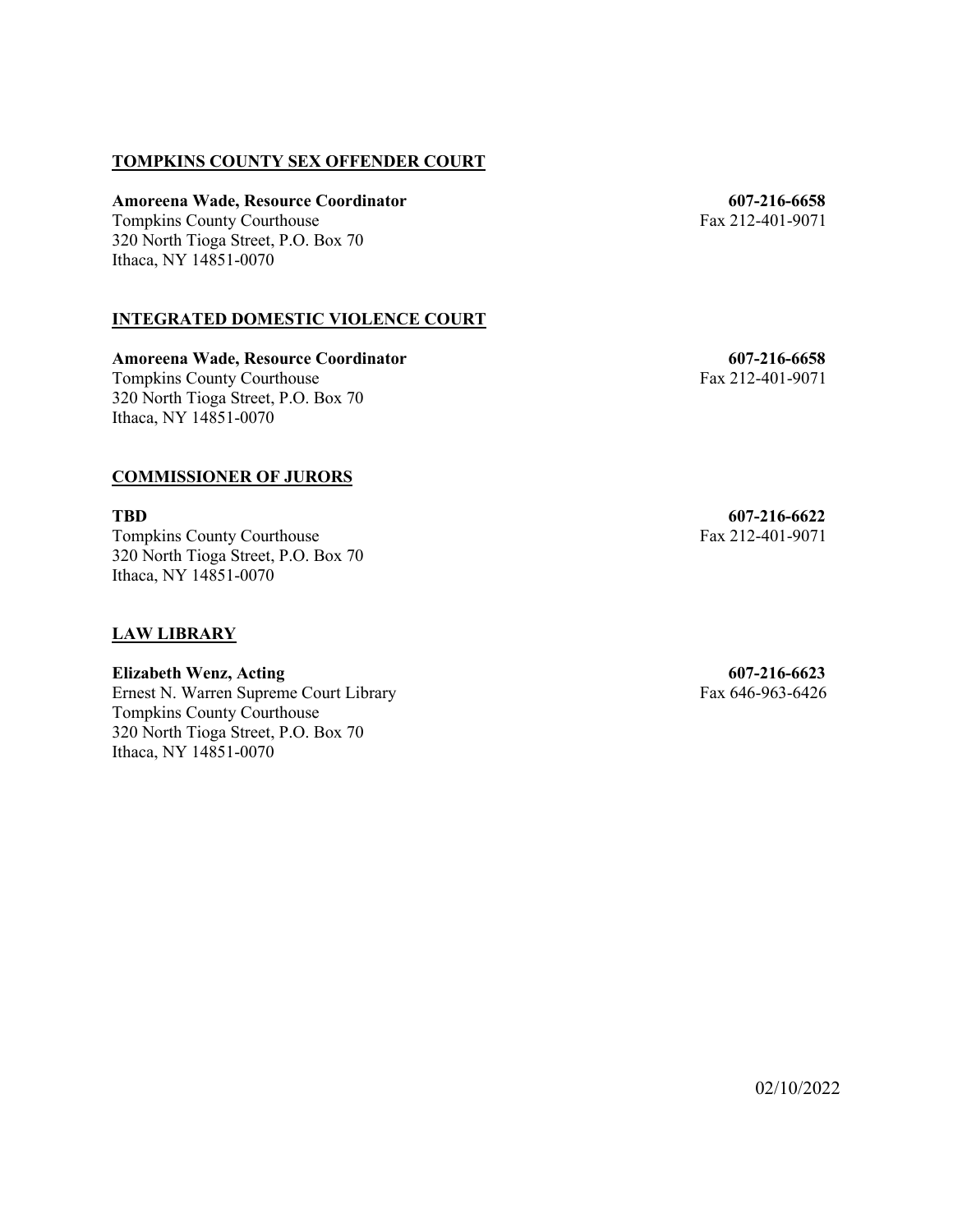## **BINGHAMTON CITY COURT**

City Hall,  $5<sup>th</sup>$  Floor Governmental Plaza 38 Hawley Street Binghamton, NY 13901

Phone: 607-240-4272 Fax: 607-240-5946 (Criminal Unit) 607-240-5947 (Civil Unit)

## **CITY COURT JUDGES**

## **HON. CAROL A. COCCHIOLA HON. DANIEL L. SEIDEN**

Lisa Sokol, Secretary Kenneth Craig, Court Attorney Kenneth Craig, Court Attorney

#### **CHIEF CLERK**

**Jennifer Katz 607-240-4272 Marta Foster, Deputy Chief Clerk**

#### **BROOME COUNTY DRUG TREATMENT COURTS**

Binghamton City Criminal Drug Treatment Court Binghamton City Veteran's Court **Gary Hartford, Resource Coordinator 607-240-4275**

**DOMESTIC VIOLENCE COURT TBD, Resource Coordinator 607-240-4272**

**HON. WILLIAM C. PELELLA** Lori Inman, Secretary

Fax 607-240-5946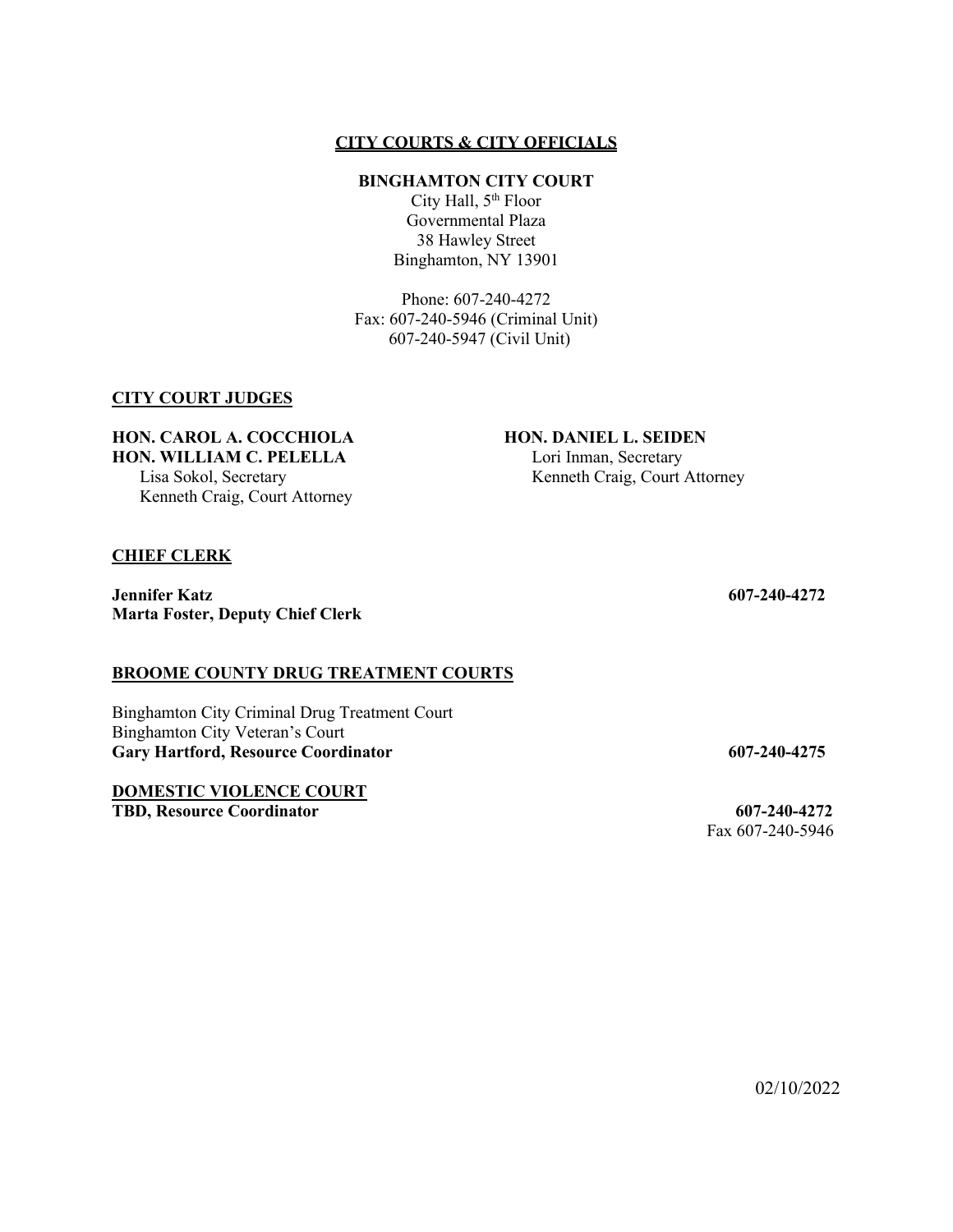### **CORTLAND CITY COURT**

City Hall 25 Court Street Cortland, NY 13045

Phone: 607-218-3300 Fax: 607-218-3299

## **CITY COURT JUDGES**

**HON. ELIZABETH A. BURNS, Supervising Judge of T&V Courts HON. LAWRENCE J. KNICKERBOCKER**

Michele Babcock**,** Secretary Margaret S. Bardsley, Court Attorney

## **CHIEF CLERK**

**Diana L. Davis 607-218-3300 Janine Camillo, Deputy Chief Clerk**

## **CORTLAND COUNTY DRUG TREATEMENT COURT**

Cortland City Criminal Drug Treatment Court **Julie A. Nedza, Resource Coordinator 607-218-3307**

## **DOMESTIC VIOLENCE COURT**

**Maureen E. Roberts, Resource Coordinator 607-218-3368** Cortland County Courthouse Fax 607-753-5114 46 Greenbush Street, Suite 301 Cortland, NY 13045

Fax 212-520-6831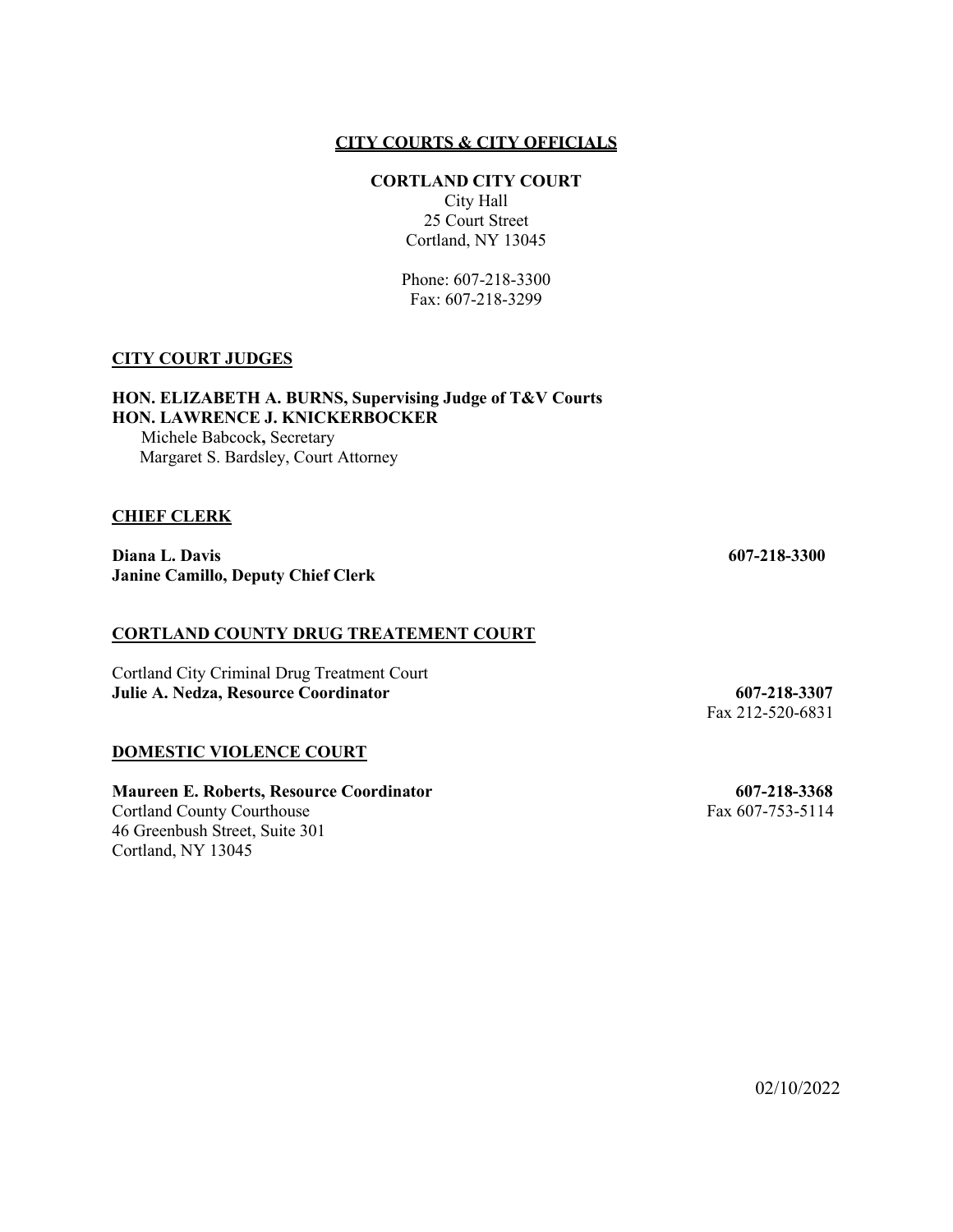## **ELMIRA CITY COURT**

317 E. Church Street Elmira, NY 14901

Phone: 607-873-9520 Fax: 212-401-9240

## **CITY COURT JUDGES**

**HON. PETER F. FINNERTY HON. STEVEN W. FORREST** Frederick M. Cerio, Court Attorney Patricia Page, Secretary

Patricia P. Minchin, Secretary **Supervising Judge of City Courts** Paul R. Hart, Court Attorney

## **CHIEF CLERK**

**Casey M. Johnson 607-873-9520 TBD, Deputy Chief Clerk**

## **CHEMUNG COUNTY DRUG TREATMENT COURT**

Elmira City Criminal Drug Treatment Court **Desiree L. Rogers, Resource Coordinator**<br>
Hazlett Building Fax 646-963-6434 203-205 Lake Street P.O. Box 588 Elmira, NY 14902

### **DOMESTIC VIOLENCE COURT**

**Desiree L. Rogers, Resource Coordinator 607-873-9446**

Fax 646-963-6434

Fax 646-963-6434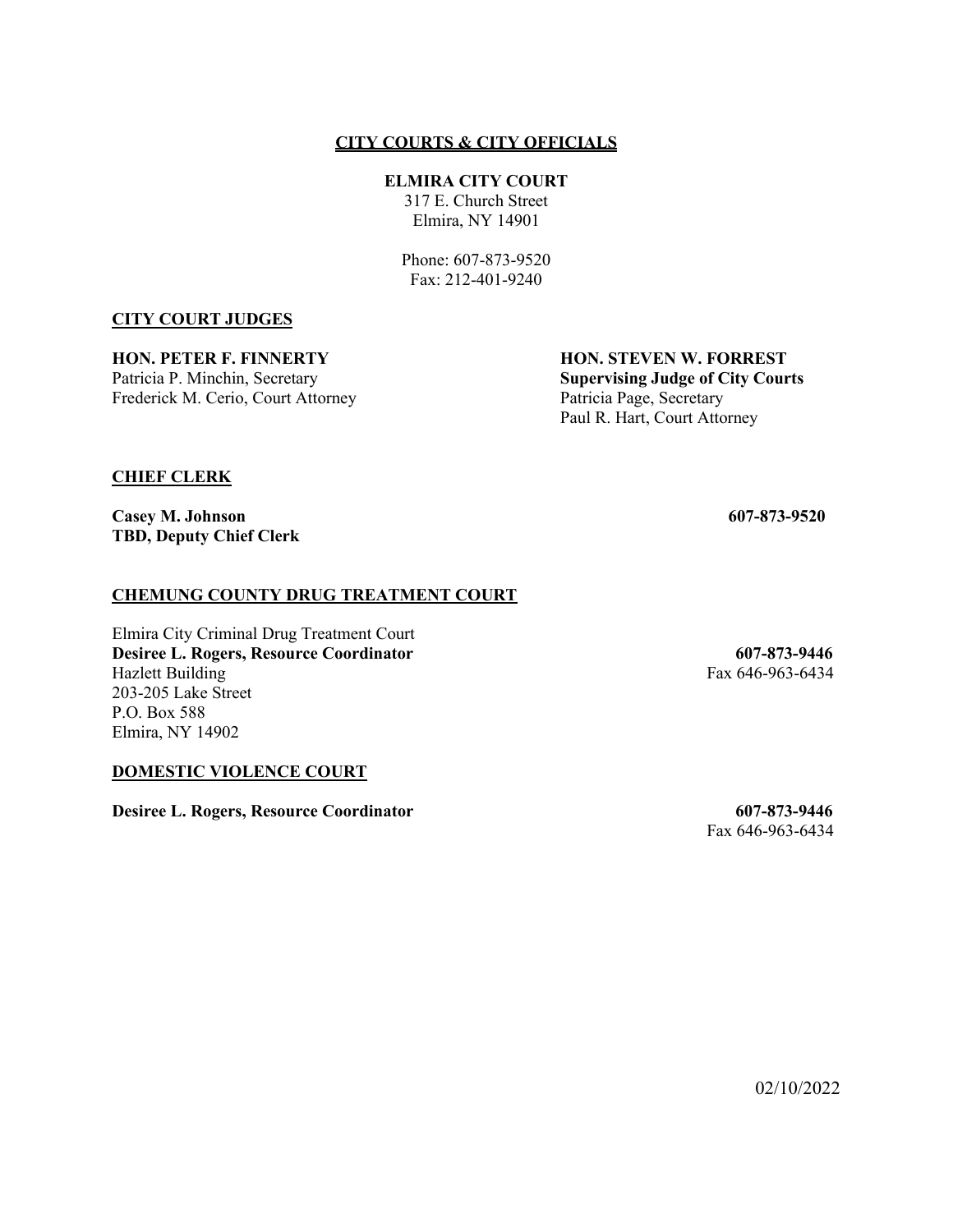## **ITHACA CITY COURT**

118 E. Clinton Street Ithaca, NY 14850

Phone: 607-216-6660 Fax: 607-240-5821

## **CITY COURT JUDGES**

## **HON. RICHARD M. WALLACE HON. SETH PEACOCK**

TBD, Court Attorney

## **CHIEF CLERK**

**TBD, Chief Clerk 607-216-6660 Sheryl D. Kumpf, Deputy Chief Clerk**

## **TOMPKINS COUNTY DRUG TREATMENT COURT**

Ithaca City Criminal Drug Treatment Court **Brooke McLymond, Resource Coordinator 607-216-6604** Tompkins County Courthouse Fax 212-952-6461 320 North Tioga Street, P.O. Box 70 Ithaca, NY 14851-0070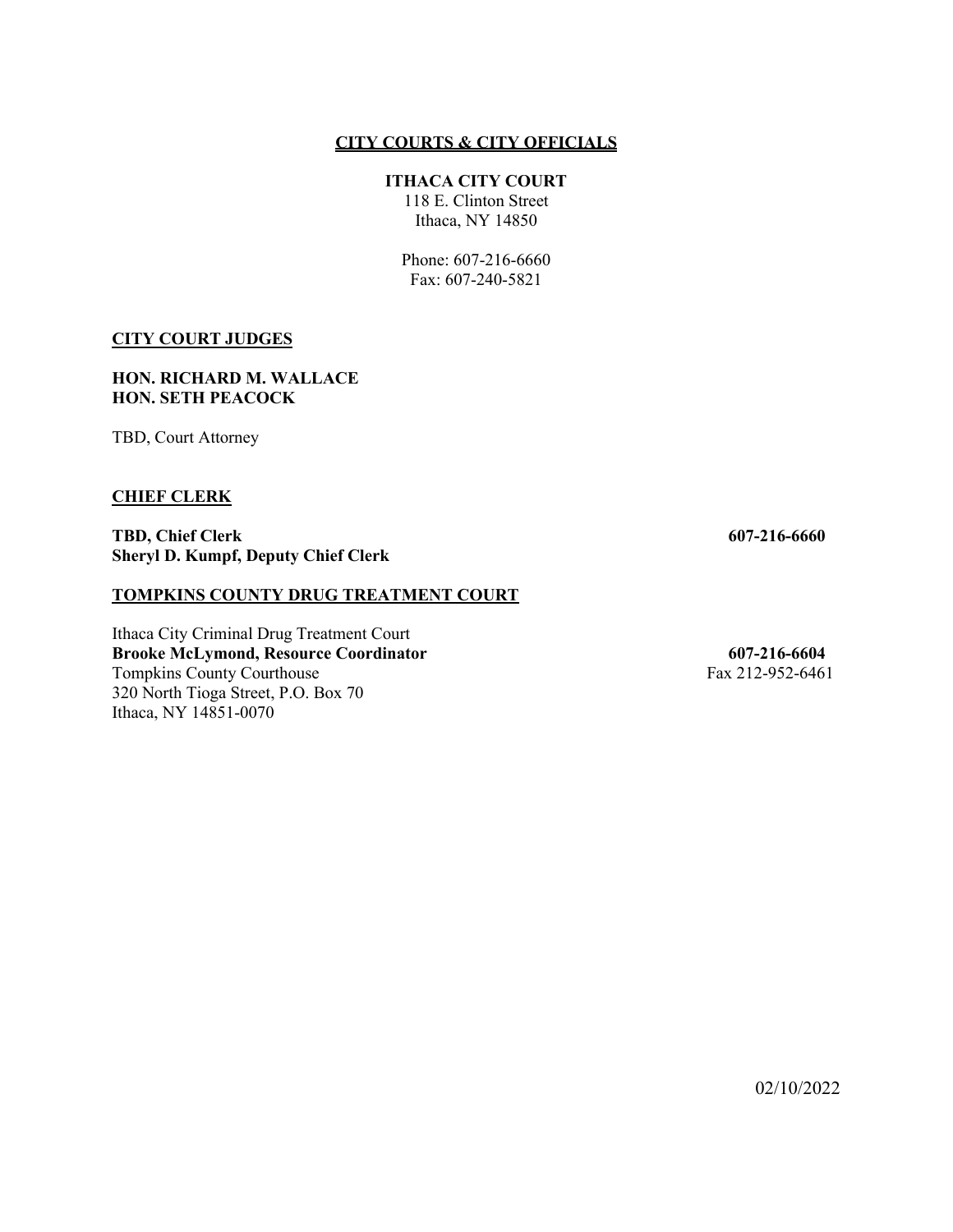## **NORWICH CITY COURT**

One Court Plaza Norwich, NY 13815

Phone: 607-371-7220 Fax: 646-963-6432

## **CITY COURT JUDGES**

**HON. MICHAEL J. GENUTE HON. PATRICK FLANAGAN**

## **CHIEF CLERK**

**Karen Caminiti 607-371-7220**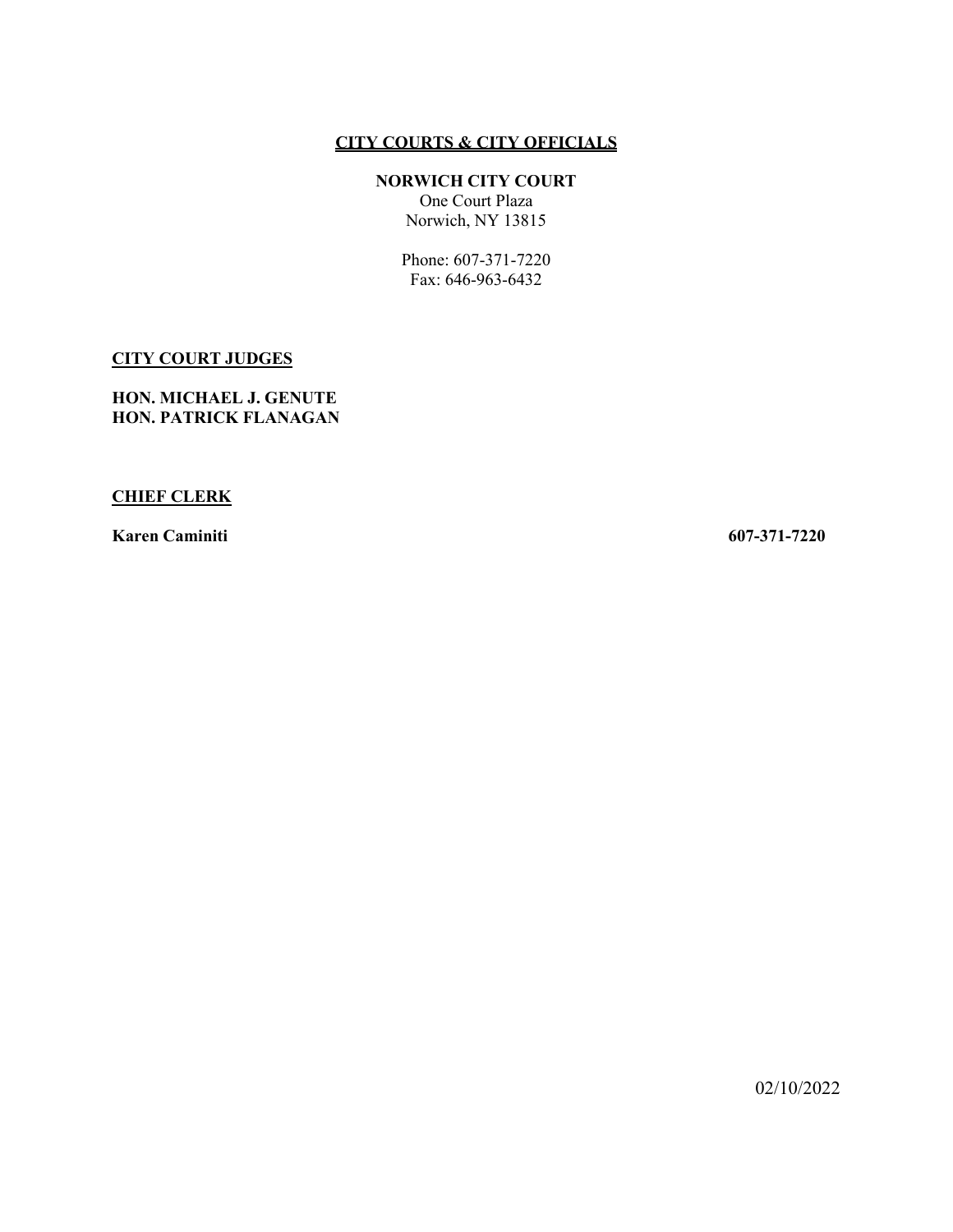## **ONEIDA CITY COURT**

108 Main Street Oneida, NY 13421

Phone: 315-266-4740 Fax: 646-963-6435

## **CITY COURT JUDGES**

**HON. MICHAEL J. MISIASZEK HON. JAMES W. BETRO**

## **CHIEF CLERK**

**Carla Fitzgerald 315-266-4740**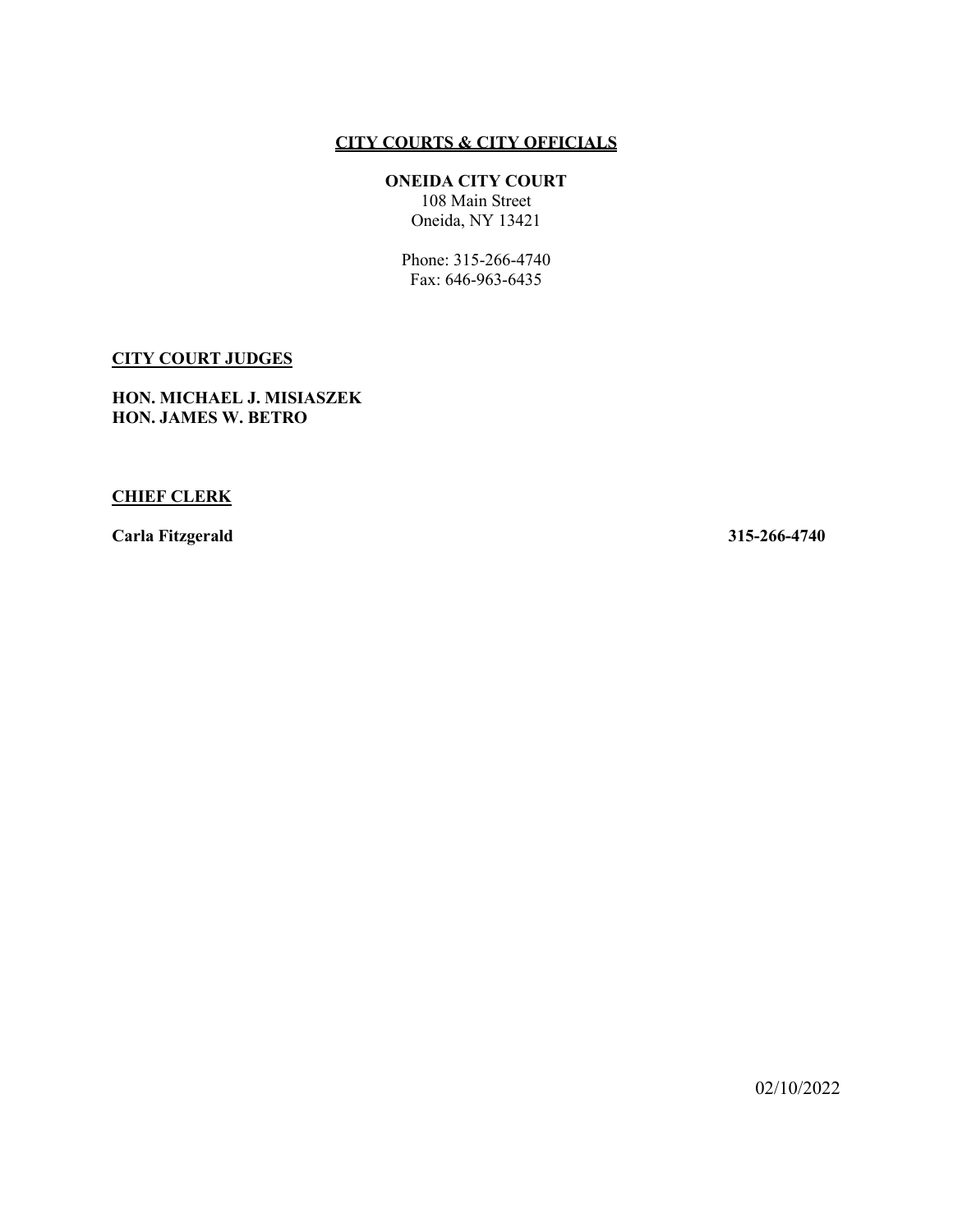## **ONEONTA CITY COURT**

Public Safety Building 81 Main Street Oneonta, NY13820

Phone: 607-376-5380 Fax: 646-963-6433

## **CITY COURT JUDGES**

**HON. ROBERT GOULDIN TBD**

## **CHIEF CLERK**

**TBD 607-376-5380**